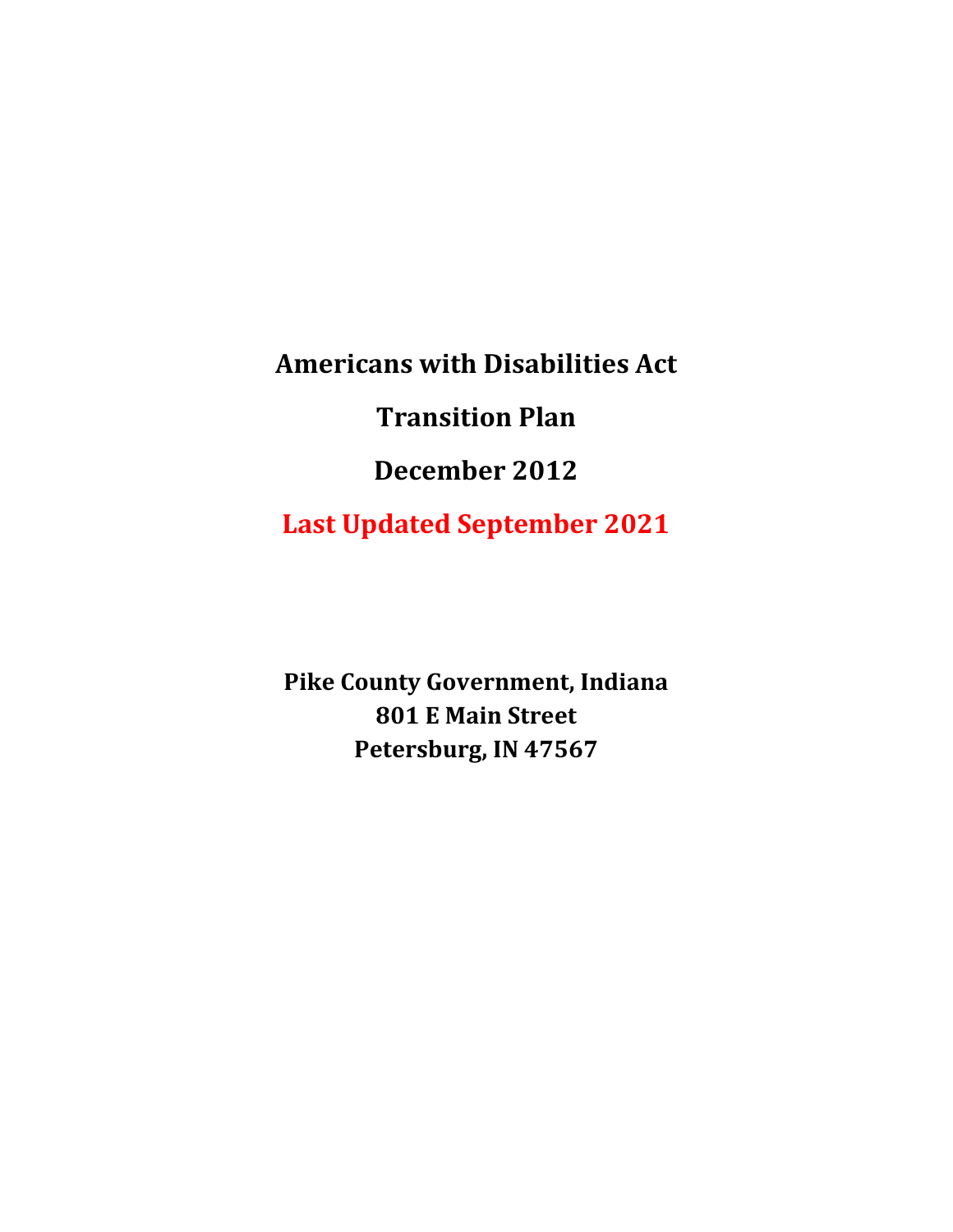# **Table of Contents**

| Chapter 7: Public Involvement and Community Awareness15 |  |
|---------------------------------------------------------|--|
|                                                         |  |
|                                                         |  |
|                                                         |  |
|                                                         |  |

# **Appendix A: Evaluation Forms & Pictures**

**Appendix B: Grievance Procedure & Complaint Form**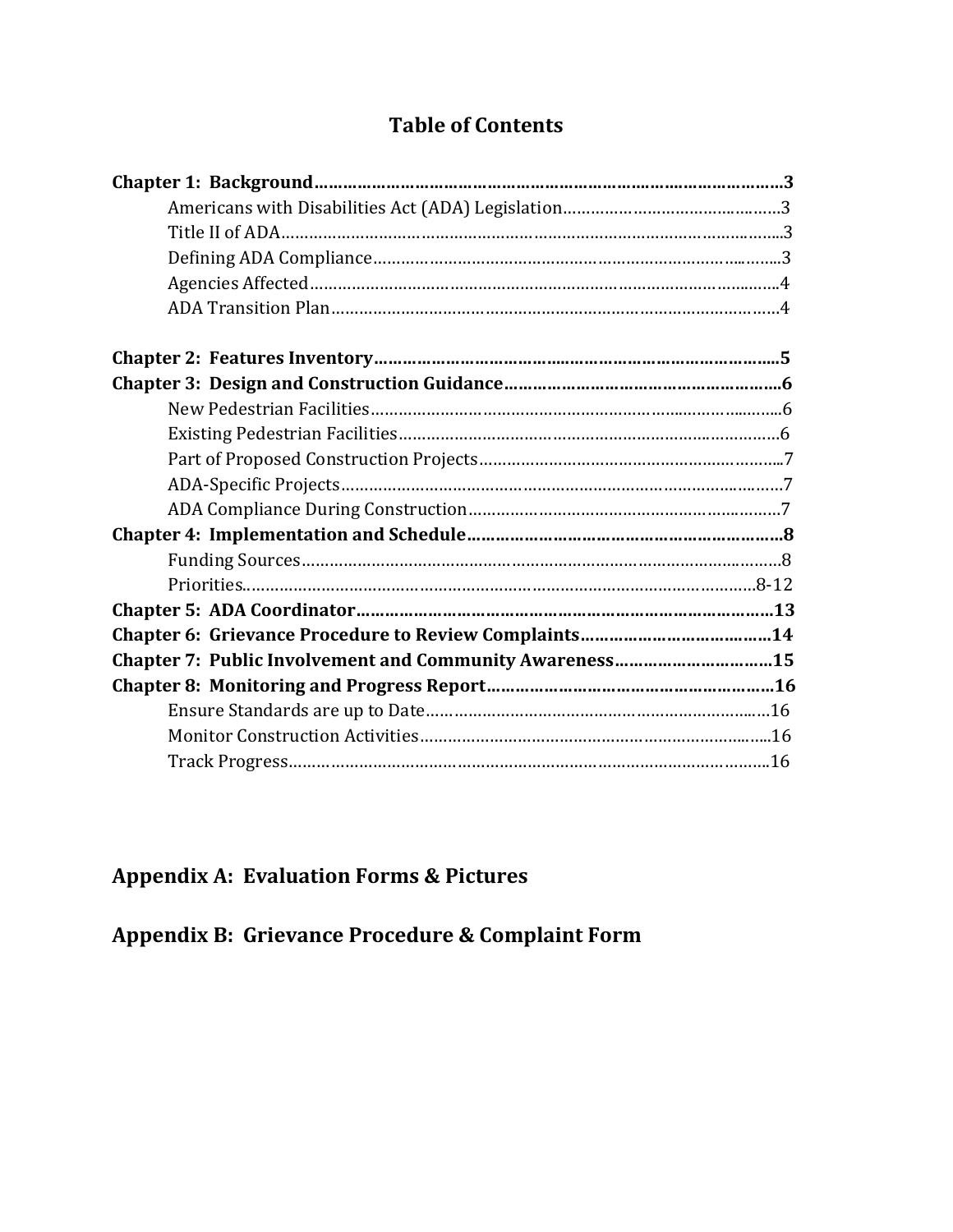# **Chapter 1: Background**

#### **Americans with Disabilities Act (ADA) Legislation**

ADA was signed into law January 26, 1990, and became effective January 26, 1992. ADA makes discriminating against people with disabilities unlawful.

ADA comprises several sections of the United States Code compiled into five subject areas referred to as titles:

- Employment (Title I)
- Public services (Title II)
- Public accommodations and services operated by private entities (Title III)
- Telecommunications (Title IV)
- Miscellaneous (Title V)

Title II has the broadest impact to Pike County Government, Indiana, as it specifically covers programs, services, or activities relating to public services provided by Pike County Government and its entities. This document presents the transition plan that Pike County Government has developed for pedestrian facilities within the right of way and compliance for buildings.

### **Title II of ADA**

Title II place emphasis on the accessibility of infrastructure within the public right of way. In order to achieve accessibility and consistency, public agencies are required to modify their policies, practices, and procedures to avoid discrimination without altering the fundamental nature of services, programs, or activities. Facilities required to be ADA compliant include:

- Sidewalks
- Crosswalks
- Trails and shared use paths
- Pedestrian ramps
- Any other feature related to the safe movement of pedestrians

### **Defining ADA Compliance**

Features will be considered ADA compliant when they meet the criteria outlined in the documents listed below.

- "U.S. Department of Justice's ADA Standards for Accessible Design" (2010).
- "Revised Draft Guidelines for Accessible Public Rights-of-Way" (2005).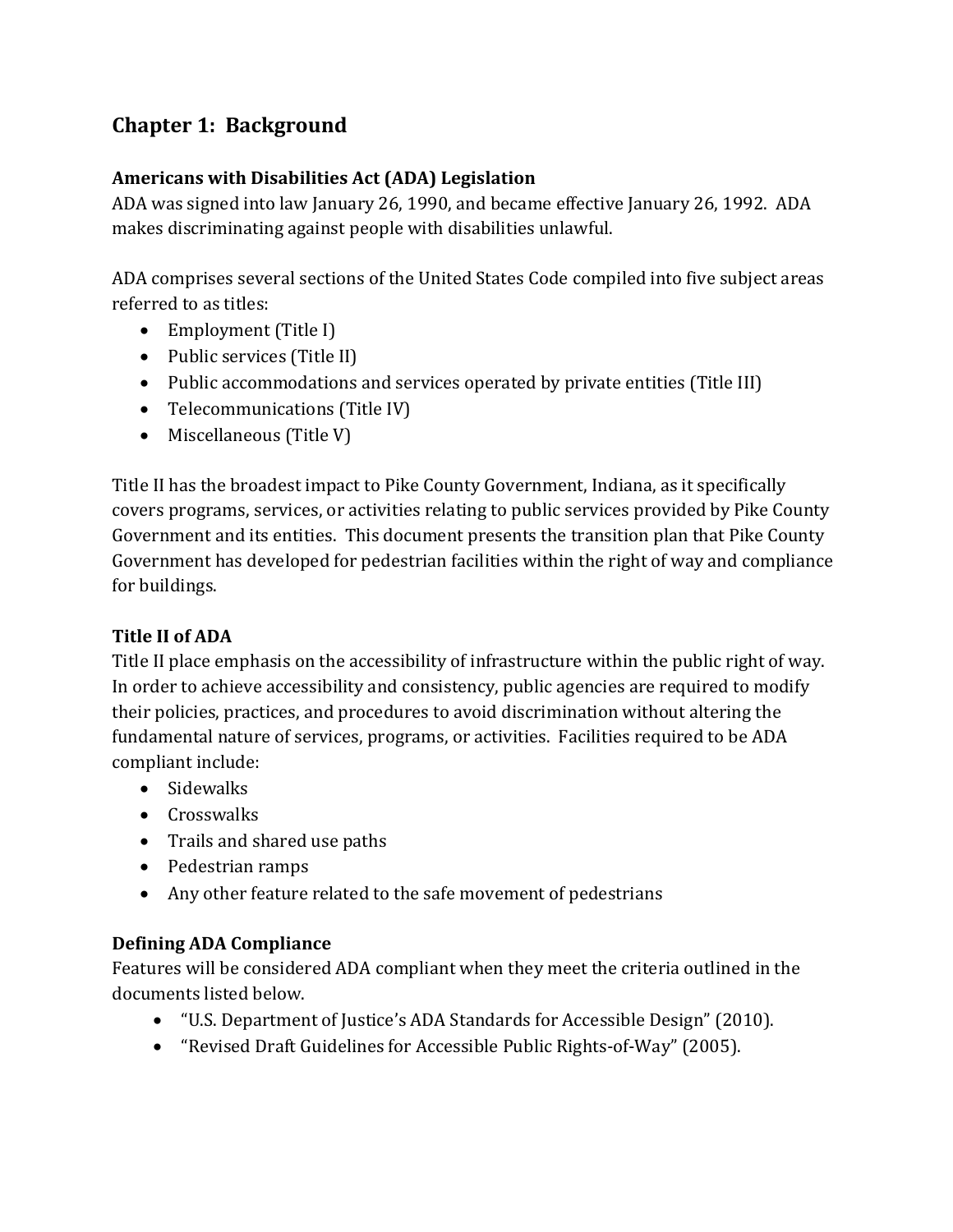#### **Agencies Affected**

All state and local governments with more than 50 public employees are required to prepare a self-evaluation of all pedestrian facilities within their jurisdiction and develop a transition plan for all noncompliant facilities.

### **ADA Transition Plan**

The purpose of the transition plan is to identify the steps Pike County Government will take to achieve ADA compliance for pedestrian facilities. These steps are:

- 1. Identify physical obstacles limiting the accessibility of programs, activities, and the ability to conduct business for individuals with disabilities.
- 2. Describe in detail the methods that will be used to make facilities accessible.
- 3. Develop a Schedule for achieving compliance.
- 4. Identify the Pike County Government ADA coordinator who will be responsible for ADA compliance.
- 5. Develop a grievance procedure to review complaints.
- 6. Initiate public involvement and provide community awareness.

The first 4 steps are the minimum requirements for a transition plan as set forth by 28 CFR 35.150. The remaining steps are additional requirements for achieving ADA compliance as set forth by Title II.

In additional to the above steps, Pike County Government will track and report on their progress.

To ensure ongoing compliance with ADA requirements, Pike County Government will perform periodic reviews of the plan and update as necessary.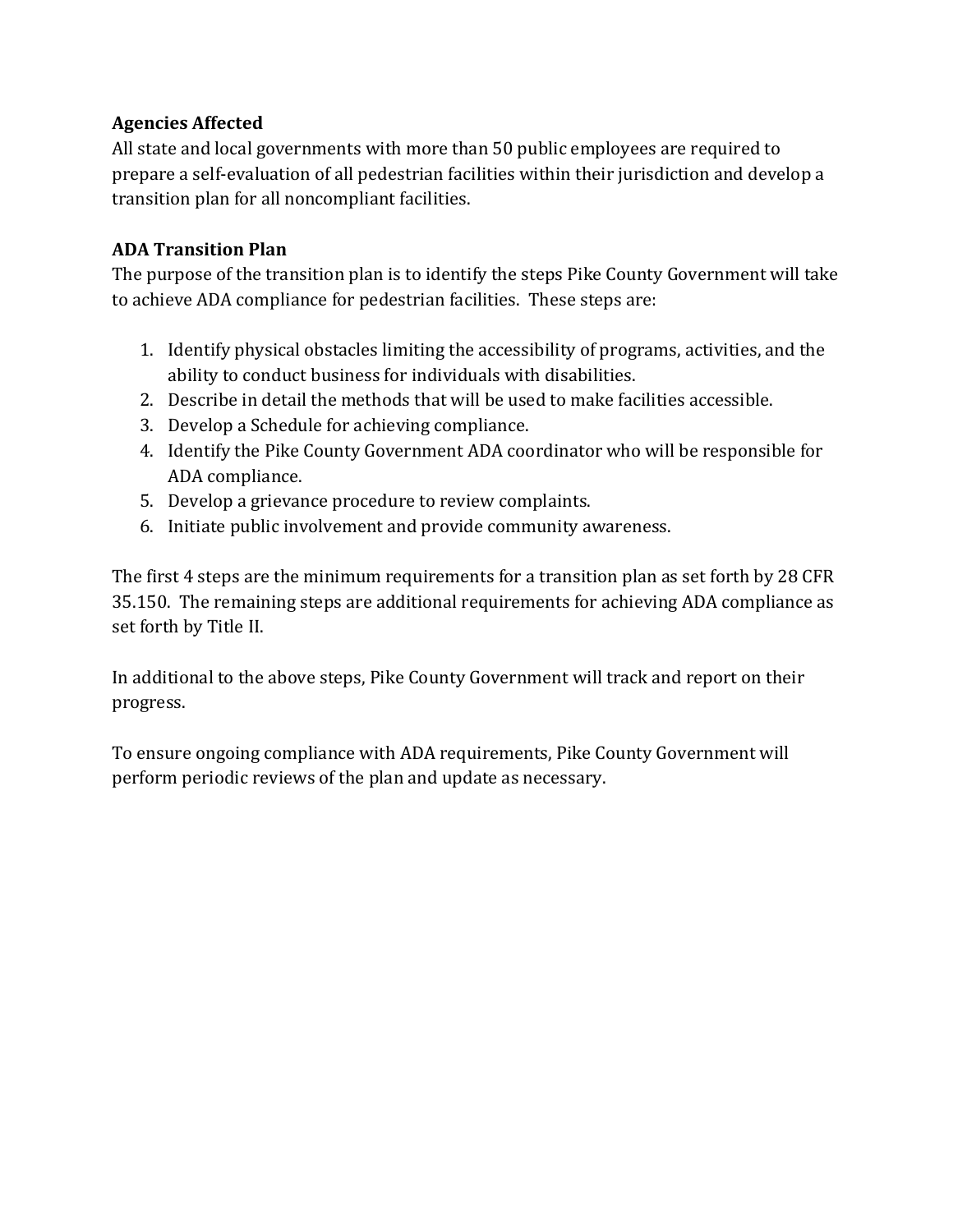### **Chapter 2: Features Inventory**

To assist with preparing the transition plant, Pike County Government hired a consultant to train certain County employees to identify and inventory all facilities affected by physical barriers limiting accessibility to individuals with disabilities. This inventory was completed in the fall of 2012. The employees completed this task by compiling a database noting the associated features affected by ADA. Figure 1 shows the general information collected. A count of sites by city is included in Appendix A.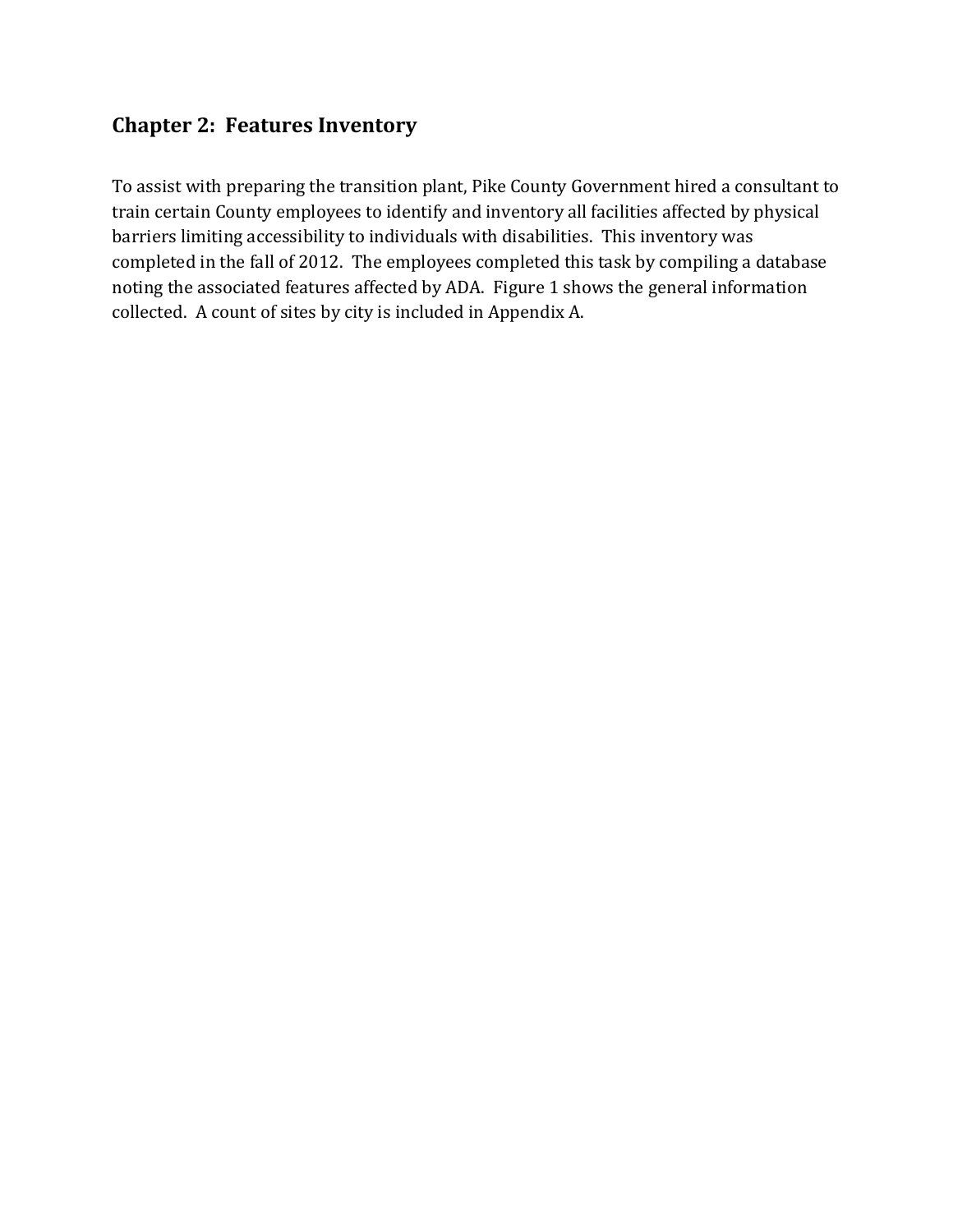| ADA SELF EVALUATION STUDY AND TRANSITION PLAN |                                                                           |                                                |                                                                                                                                           |           |                         |                         |           |                       |                                                                                                                                            |
|-----------------------------------------------|---------------------------------------------------------------------------|------------------------------------------------|-------------------------------------------------------------------------------------------------------------------------------------------|-----------|-------------------------|-------------------------|-----------|-----------------------|--------------------------------------------------------------------------------------------------------------------------------------------|
| <b>FIELD SURVEY FORM</b>                      |                                                                           |                                                |                                                                                                                                           |           |                         |                         |           |                       |                                                                                                                                            |
| Date:                                         |                                                                           |                                                |                                                                                                                                           |           |                         |                         |           |                       | <b>Project No.:</b>                                                                                                                        |
| Surveyor.                                     |                                                                           |                                                |                                                                                                                                           |           |                         |                         |           |                       |                                                                                                                                            |
| <b>Facility Name:</b>                         |                                                                           |                                                |                                                                                                                                           |           |                         |                         |           |                       |                                                                                                                                            |
| <b>Facility Address:</b>                      |                                                                           |                                                |                                                                                                                                           |           |                         |                         |           |                       |                                                                                                                                            |
| City:                                         |                                                                           |                                                |                                                                                                                                           |           |                         |                         | State:    |                       | Zip Code:                                                                                                                                  |
|                                               | Building Owner or Management Company:                                     |                                                |                                                                                                                                           |           |                         |                         |           |                       |                                                                                                                                            |
| <b>Type of Building:</b>                      |                                                                           |                                                | √ Government                                                                                                                              |           | Clubhouse               |                         |           | <b>Residence</b>      |                                                                                                                                            |
|                                               |                                                                           |                                                | School                                                                                                                                    |           | <b>Private Business</b> |                         |           | Other                 |                                                                                                                                            |
|                                               |                                                                           |                                                | Church                                                                                                                                    |           |                         | Non-Profit Organization |           |                       |                                                                                                                                            |
|                                               |                                                                           |                                                | Reference: United States Department of Justice 2010 ADA Standards for Accessible Design (Title II); Proposed Accessibility Guidelines for |           |                         |                         |           |                       |                                                                                                                                            |
|                                               |                                                                           |                                                | Pedestrian Facilities in the Public Right-of-Way, July 26, 2011                                                                           |           |                         |                         |           |                       |                                                                                                                                            |
|                                               |                                                                           |                                                |                                                                                                                                           |           |                         |                         |           |                       | NOTE TO SURVEYOR: Evaluate each discrete segment of walk linking two elements. Walks interrupted by stairs or ramps should be considered 2 |
|                                               |                                                                           |                                                | walks. (Note on site sketch the limits of each walk segment evaluated)                                                                    |           |                         |                         |           |                       |                                                                                                                                            |
| <b>Item No:</b>                               | 4<br>÷                                                                    |                                                |                                                                                                                                           |           |                         |                         |           |                       |                                                                                                                                            |
| Exterior                                      | Field                                                                     |                                                |                                                                                                                                           |           |                         | Code                    |           |                       |                                                                                                                                            |
| Feature                                       | Measurement                                                               |                                                | 4. Walk                                                                                                                                   |           |                         | Citation                |           | <b>Disposition</b>    | Comments                                                                                                                                   |
|                                               |                                                                           |                                                | At least one accessible route shall connect                                                                                               |           |                         |                         |           | <b>Yes, Compilant</b> |                                                                                                                                            |
|                                               |                                                                           |                                                | accessible buildings, accessible facilities,                                                                                              |           |                         | 206.2.2                 | <b>No</b> |                       |                                                                                                                                            |
|                                               |                                                                           |                                                | accessible elements, and accessible                                                                                                       |           |                         |                         |           | <b>N/A</b>            |                                                                                                                                            |
|                                               |                                                                           |                                                | spaces that are on the same site.                                                                                                         |           |                         |                         |           |                       |                                                                                                                                            |
| <b>All Walks</b>                              |                                                                           |                                                |                                                                                                                                           |           |                         |                         |           |                       |                                                                                                                                            |
|                                               |                                                                           |                                                | Location: Accessible routes must be in the                                                                                                |           |                         | 206.3                   |           |                       |                                                                                                                                            |
|                                               |                                                                           |                                                | same area as the general circulation path                                                                                                 |           |                         |                         |           |                       |                                                                                                                                            |
|                                               |                                                                           |                                                | provided.                                                                                                                                 |           |                         |                         |           |                       |                                                                                                                                            |
|                                               |                                                                           |                                                | Clear width of walk is at least 36". (60"                                                                                                 |           |                         |                         |           | Yes, Compilant        |                                                                                                                                            |
|                                               | <b>Width:</b>                                                             |                                                | preferred, 403.5.3); 48" min. not including                                                                                               |           |                         | 403.5.1                 |           | No                    |                                                                                                                                            |
|                                               |                                                                           |                                                | the top surface of curbs- PROWAG                                                                                                          |           |                         |                         |           |                       |                                                                                                                                            |
|                                               |                                                                           |                                                |                                                                                                                                           |           |                         | R301.3.1                |           | <b>N/A</b>            |                                                                                                                                            |
| All Walks                                     |                                                                           |                                                | Note: Posts, fire hydrants, utility poles, etc.                                                                                           |           |                         |                         |           |                       |                                                                                                                                            |
|                                               |                                                                           |                                                | may encroach on walk width-must                                                                                                           |           |                         |                         |           |                       |                                                                                                                                            |
|                                               |                                                                           |                                                | maintain 36° min. clear                                                                                                                   |           |                         |                         |           |                       |                                                                                                                                            |
|                                               |                                                                           |                                                |                                                                                                                                           |           |                         |                         |           |                       |                                                                                                                                            |
|                                               |                                                                           |                                                | Passing spaces that are 60" x 60"min. are                                                                                                 |           |                         |                         |           | <b>Yes, Compliant</b> |                                                                                                                                            |
|                                               |                                                                           | provided at least every 200 feet, if the clear |                                                                                                                                           | 403.5     | $\Box$ No               |                         |           |                       |                                                                                                                                            |
| Ali Walks                                     |                                                                           |                                                | width of the walk is less than 60" wide. (A T-                                                                                            |           |                         |                         |           | <b>N/A</b>            |                                                                                                                                            |
| less than                                     |                                                                           | shaped intersection is compilant where the     |                                                                                                                                           |           |                         |                         |           |                       |                                                                                                                                            |
| 60° wide                                      | base and arms of the T-shape extend 48"<br>min. beyond the intersection.) |                                                |                                                                                                                                           |           |                         |                         |           |                       |                                                                                                                                            |
|                                               |                                                                           |                                                |                                                                                                                                           |           |                         |                         |           |                       |                                                                                                                                            |
|                                               |                                                                           |                                                |                                                                                                                                           |           |                         |                         |           |                       |                                                                                                                                            |
|                                               | Slope:                                                                    | point                                          | Running slope is 1:20 (5%) max. at any                                                                                                    |           |                         |                         |           | <b>Yes, Compliant</b> |                                                                                                                                            |
| All Walks                                     |                                                                           |                                                |                                                                                                                                           |           |                         | 403.3                   | $\Box$ No |                       |                                                                                                                                            |
| <b>Slope</b>                                  |                                                                           |                                                |                                                                                                                                           |           |                         |                         |           | <b>IN/A</b>           |                                                                                                                                            |
|                                               |                                                                           |                                                |                                                                                                                                           |           |                         |                         |           |                       |                                                                                                                                            |
|                                               | X-Slope                                                                   |                                                | Cross-slope of the walk does not exceed                                                                                                   |           |                         |                         |           | Yes, Compilant        |                                                                                                                                            |
| Ali Walks                                     |                                                                           |                                                | 1:48 (2.083%).                                                                                                                            |           |                         | 403.3                   |           | <b>No</b>             |                                                                                                                                            |
| Slope                                         |                                                                           |                                                |                                                                                                                                           |           |                         |                         |           | <b>N/A</b>            |                                                                                                                                            |
|                                               |                                                                           |                                                |                                                                                                                                           |           |                         |                         |           |                       |                                                                                                                                            |
| All Walks                                     | Height                                                                    | Overhead clearance is 80" (6'-8") min. to      |                                                                                                                                           |           |                         | Yes, Compilant          |           |                       |                                                                                                                                            |
| Overhead                                      | the bottom of overhead object                                             |                                                | 401.1                                                                                                                                     | $\Box$ No |                         |                         |           |                       |                                                                                                                                            |
| Clearance                                     |                                                                           |                                                |                                                                                                                                           |           |                         | 204.1                   |           | <b>TIN/A</b>          |                                                                                                                                            |
|                                               |                                                                           |                                                |                                                                                                                                           |           |                         | 307.4                   |           |                       |                                                                                                                                            |
|                                               |                                                                           |                                                | Surfaces are slip-resistant, firm, and stable                                                                                             |           |                         |                         |           | <b>Yes, Compilant</b> |                                                                                                                                            |
| All Walk                                      |                                                                           |                                                |                                                                                                                                           |           | 403.2                   |                         | $\Box$ No |                       |                                                                                                                                            |
| <b>Surfaces</b>                               |                                                                           |                                                |                                                                                                                                           |           |                         | 302.1                   |           | <b>IN/A</b>           |                                                                                                                                            |
|                                               |                                                                           |                                                |                                                                                                                                           |           |                         |                         |           |                       |                                                                                                                                            |
|                                               |                                                                           |                                                | The walk surface is continuous without                                                                                                    |           |                         |                         |           | <b>Yes, Compliant</b> |                                                                                                                                            |
|                                               |                                                                           | steps.                                         |                                                                                                                                           |           |                         | 403.4                   |           | <b>JINO</b>           |                                                                                                                                            |
| All Walks                                     |                                                                           |                                                |                                                                                                                                           |           |                         |                         |           | <b>N/A</b>            |                                                                                                                                            |
|                                               |                                                                           |                                                |                                                                                                                                           |           |                         |                         |           |                       |                                                                                                                                            |
|                                               |                                                                           |                                                |                                                                                                                                           |           |                         |                         |           |                       |                                                                                                                                            |

4 Walk

 $1 of 2$ 

Figure 1: Screen shot of information collected.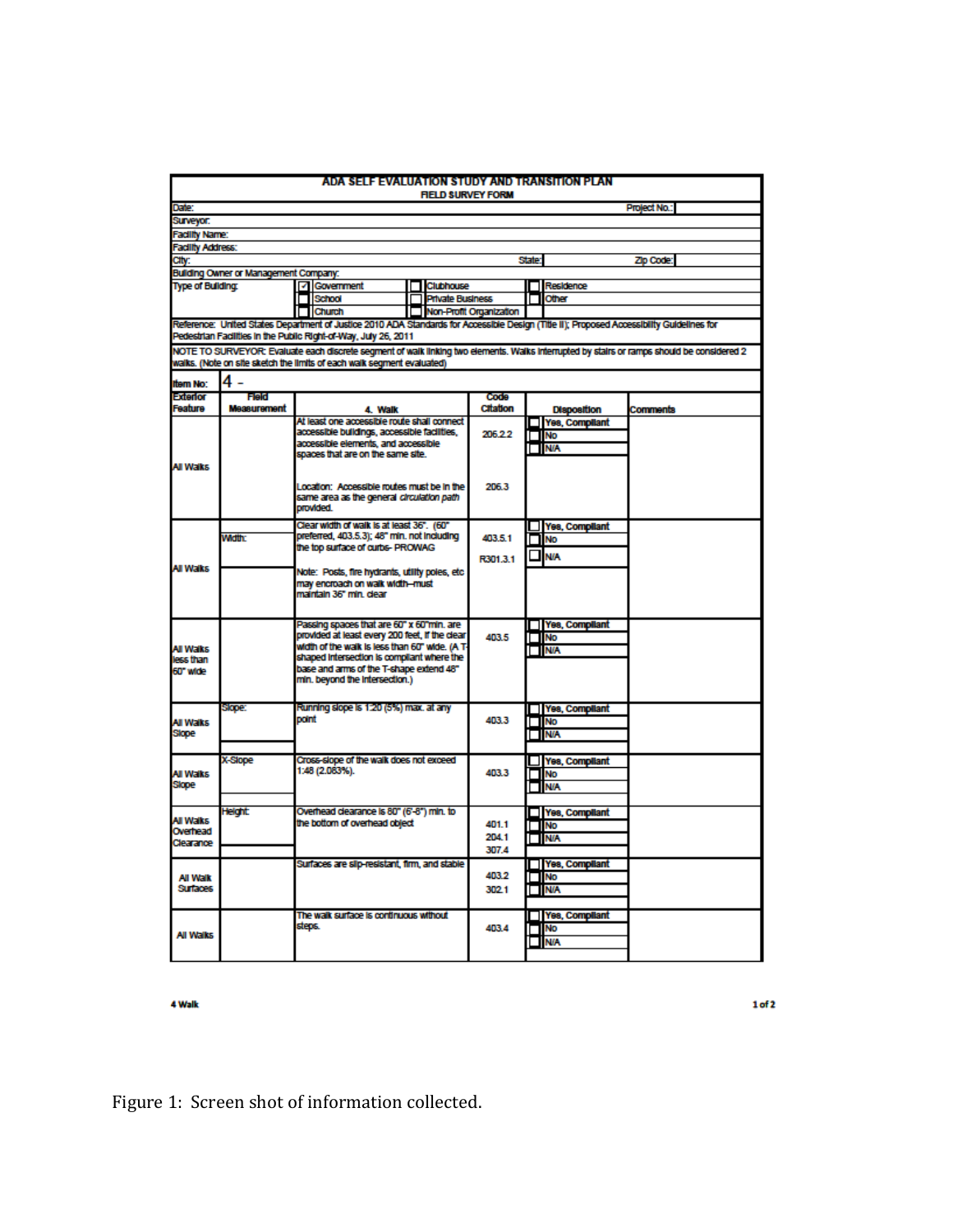## **Chapter 3: Design and Construction Guidance**

Federal code requires:

- New facilities be designed and construct3 such that they are "readily accessible to and usable by individuals with disabilities."
- Existing facilities be altered such that "the altered portion of the facility is readily accessible to and usable by individuals with disabilities."

The focus of this chapter is on guidance to:

- Ensure new pedestrian facilities are designed and constructed to be ADA compliant, and
- Bring existing pedestrian facilities into compliance with ADA.

This chapter also addresses ADA compliance for pedestrian facilities during construction.

#### **New Pedestrian Facilities**

To assist both designers and contractors, Pike County Government in conjunction with a consultant will provide guidance for designing and constructing ADA compliant pedestrian facilities.

### **Existing Pedestrian Facilities**

Existing pedestrian facilities will be brought into ADA compliance by:

- Installing or replacing out of compliance features such as curb ramps and landings,
- Installing or replacing detectable warnings, and
- Verifying other features such as sidewalk widths, slopes, surfaces, and changes in level do not violate guidelines.
- Verifying and updating interior features to ensure compliance.

The improvements of existing pedestrian facilities will be accomplished either as part of proposed construction projects or as ADA-specific projects. All improvements within the scope and limits of proposed construction projects will be completed with the project. ADA-specific projects will be developed based upon the funding approved by the Pike County Council.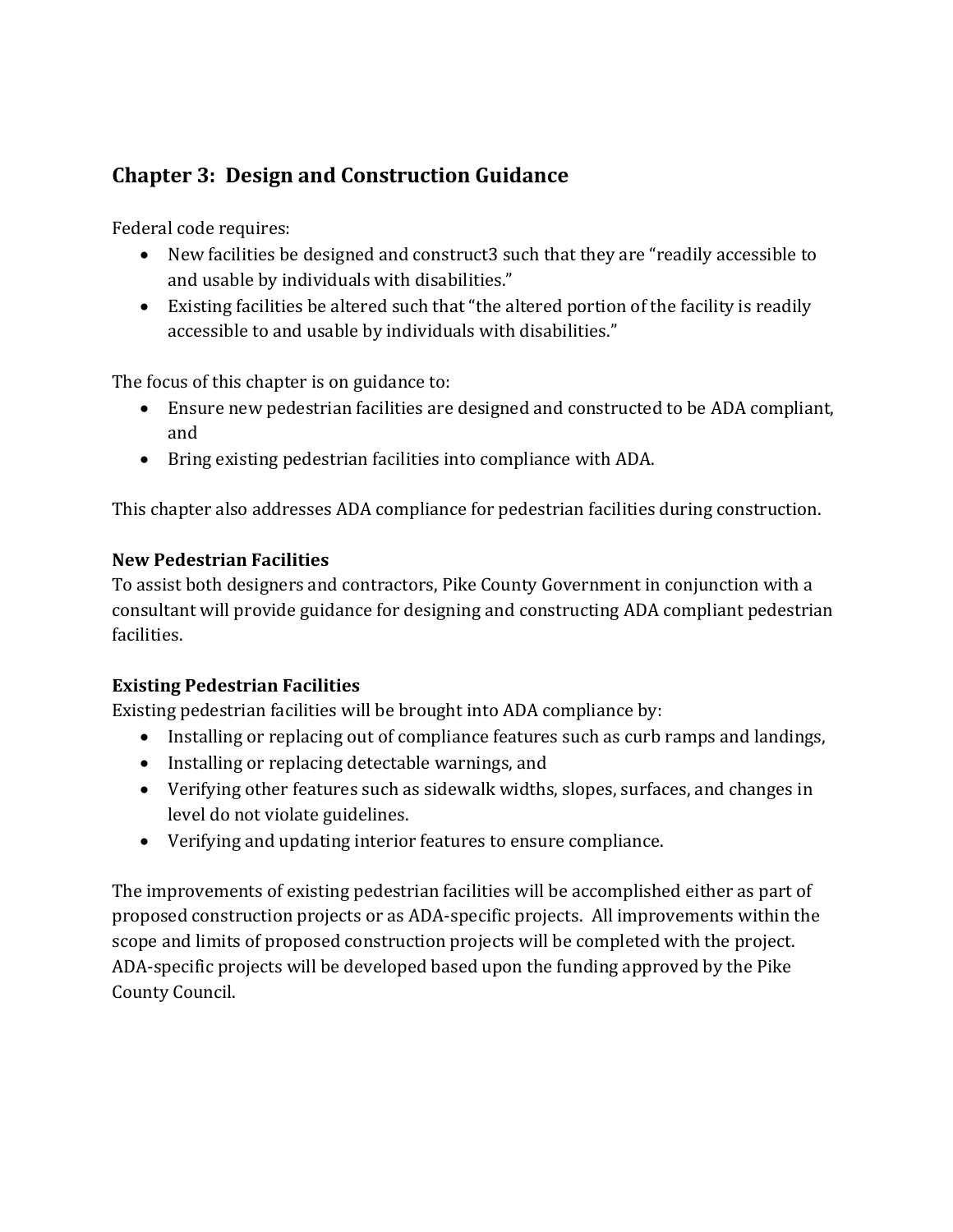#### **Part of Proposed Construction Projects**

Project development will include design specifications that meet ADA requirements.

#### **ADA-specific Projects**

ADA-specific projects are those specifically designed and funded for ADA improvements. ADA-specific projects for public rights of way will include improvements to eliminate non-ADA compliant features.

### **ADA Compliance during Construction**

When pedestrian facilities are disrupted during construction, a pedestrian traffic control plan should be prepared for the project. Any detour routes and open walkways (or sidewalks) should provide accessibility to at least the level of the route prior to construction.

Possible mitigation where ADA accommodations need to be provided during the project construction could include:

- Install temporary hot-mix asphalt sidewalk at the required slopes.
- Install pedestal pedestrian push-buttons so they can be moved around when needed (include sound for the blind or visually impaired).
- Place temporary barriers for ADA compliant channelizing devices to channel pedestrians.
- Stage constructions work on one-half of the crossing at a time.

Additional steps to consider include:

- Detour pedestrians to the next block to avoid the construction area. This could include a change order to use flaggers to keep pedestrians on the detour.
- Place closures at the sidewalks. Notify advocacy agencies of the closures as required by Section 2528 of the Standard Specifications.
- Install temporary sidewalk.
- Install traffic control devices to channel pedestrians through the construction zone when a detour is not needed.
- State the work to minimize the impact to pedestrians and accelerate sidewalk construction.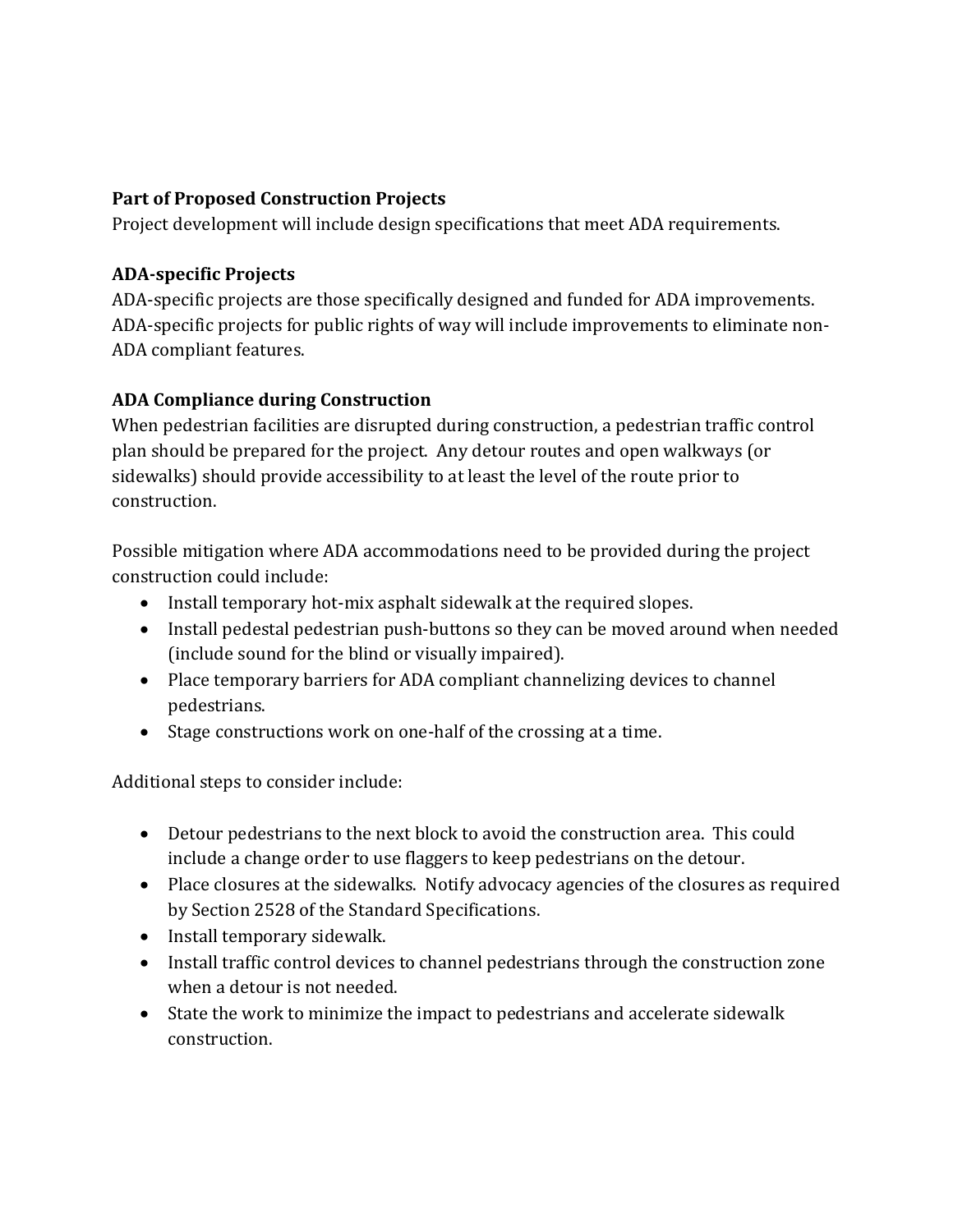### **Chapter 4: Implementation and Schedule**

Upgrades to meet ADA requirements can be part of the regularly scheduled improvements or maintenance projects, or can be ADA-specific projects.

#### **Funding Sources**

ADA improvements incorporated into projects other than ADA-specific projects will be considered project costs.

Funding for ADA-specific projects will be determined by the Pike County Council and/or the appropriate fiscal body for the project.

#### **Priorities**

The ADA improvement needs described in Chapter 2 require prioritization in order to meet budget and development restraints.

The priorities have been established by determining the locations where most public programs, activities and business occurs. The locations have been prioritized as listed: Courthouse, Sheriff's Department/Jail, Prides Creek Park, Pike County Fairgrounds, Pike County Emergency Medical Services and Pike County Highway Department.

### **Location 1: Pike County Courthouse Non-Compliant Facility Improvement Priority and Estimated Cost**

Priority #1: Outside Sidewalks Existing Condition: South Side: Slope toward street is non-compliant. Landing slope not to exceed 1:48 has a slope of 3:50. Surface level height is great than  $\frac{1}{4}$ ". South East: Running slope exceeds 1:20 (5%) max. Landing slope not to exceed 1:48 has a slope of 3:50. Surface level height is great than  $\frac{1}{4}$ ". North East: Running slope exceeds 1:20 (5%) max. Surface level height is great than ¼". Resolution: Update Estimated Compliance Date: TBD Estimated Cost: TBD Funding Source: To be determined by Pike County Council.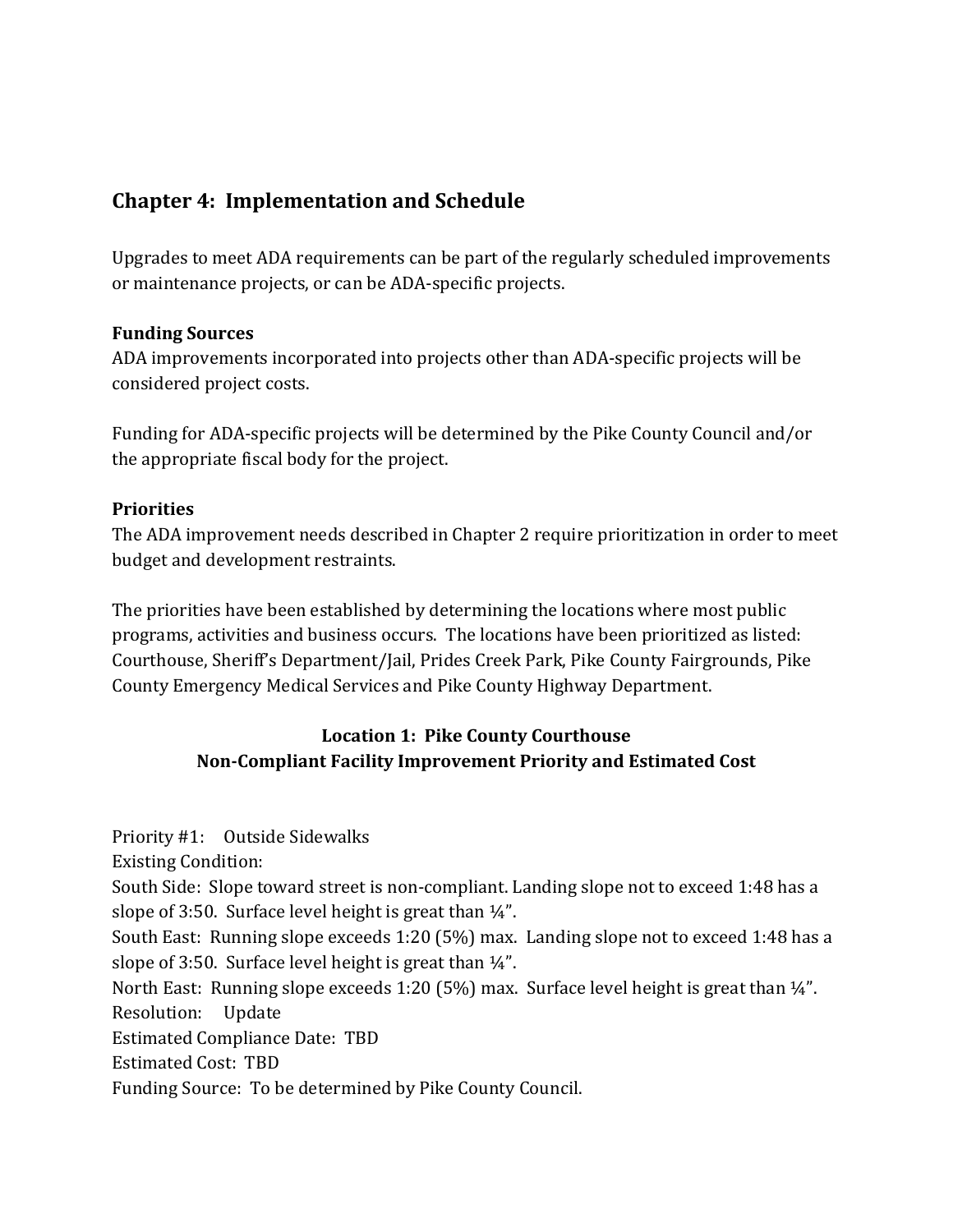#### **Priority #2: Courthouse Parking Lot**

Existing Condition: Slope of parking stalls are access aisle are greater than 1:48 (2.083% max in all directions, current slope exceeds 20%. Resolution: Update Estimated Compliance Date: TBD Estimated Cost: TBD Funding Source: To be determined by Pike County Council.

#### **Priority #3: Outside Stairways - Quote for public entrance handrails - Fall 2021** Existing Condition:

South Stairway: No inner handrails (Not a public entrance)

West Side Stairway: Tread and risers are not of uniform widths and heights. Riser has a  $4"$ -7" max and current riser has  $7\frac{1}{2}$ " height. Landing surface slope exceeds 1:48 (2.083%) max. No outside handrails. Current handrail does not meet height and length requirements.

South East Stairs: Stair tread surface exceeds slope of 1:48 (2.083%) max. (Not a public entrance)

East Stairs: Stair tread surface exceeds slope of 1:48 (2.083%) max. Landing surface slope exceeds 1:48 (2.083%) max. No handrails. (Not a public entrance)

North Side Stairs: Landing surface slope exceeds 1:48 (2.083%) max. No side rails. Resolution: Update Estimated Compliance Date: TBD Estimated Cost: TBD

Funding Source: To be determined by Pike County Council.

#### **Priority #4: Drinking Fountains**

Existing Condition:

Third Floor Drinking Fountain: No wheel-chair accessible fountain. Quote Fall 2021 Second Floor Drinking Fountain: No wheel-chair accessible fountain. Replaced with ADA compliant fountain in 2016.

Resolution: Direct individuals to wheelchair accessible fountains on first or second floors. Resolution: Update signage Estimated Compliance Date: TBD Estimated Cost: TBD Funding Source: To be determined by Pike County Council.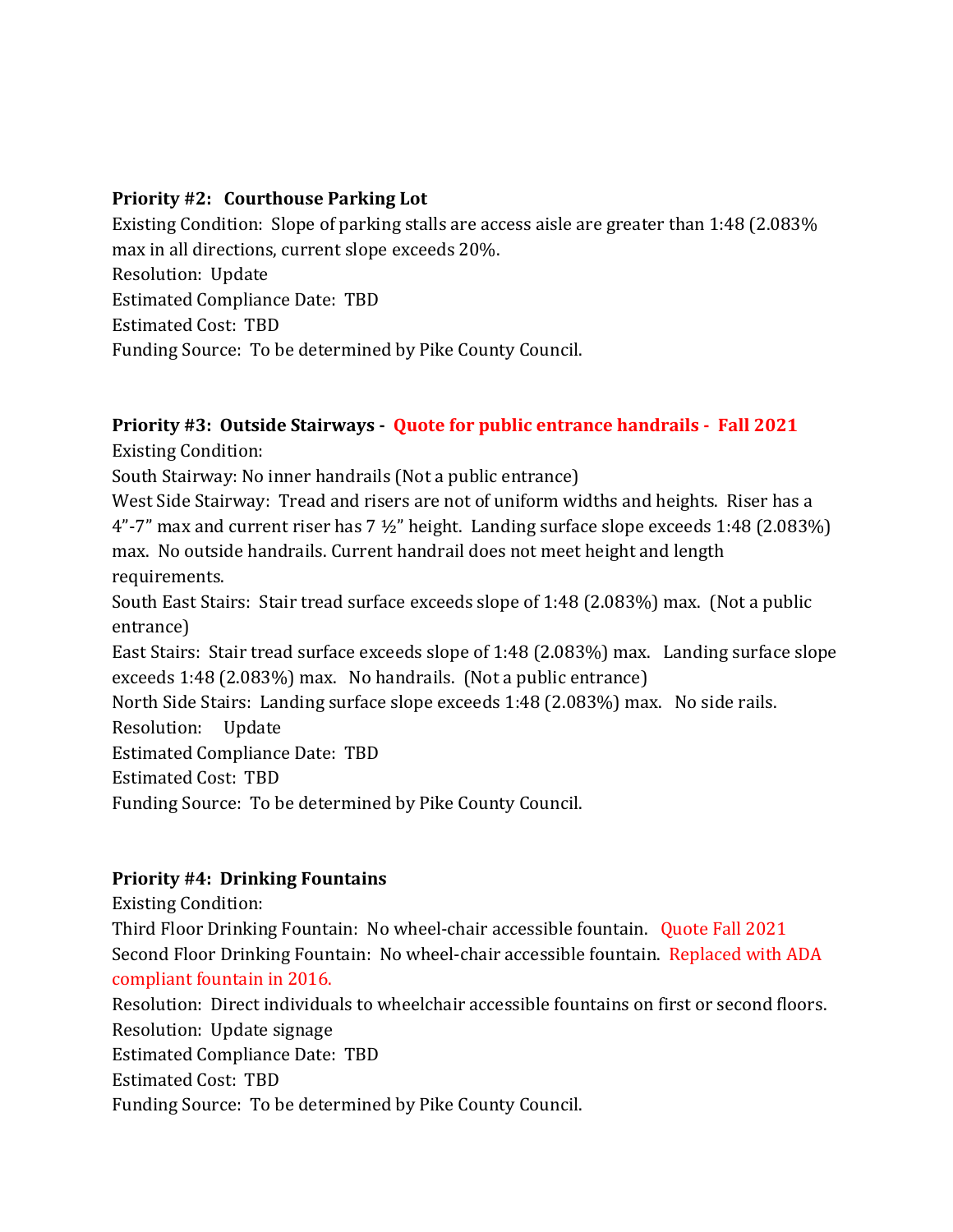#### **Priority #5: Public Entrance:** Signs directing people to public entrance were added with text and arrow

Existing Condition: Non-accessible entrances do not contain signage that includes text and arrow and ISA. Pictogram is on inside only. Swing side maneuvering space is not level. Resolution: Update Estimated Compliance Date: TBD Estimated Cost: TBD Funding Source: To be determined by Pike County Council.

#### **Priority #6: Signage**

Existing Condition: Signage is non-compliant. Resolution: Update Estimated Compliance Date: TBD Estimated Cost: TBD Funding Source: To be determined by Pike County Council.

#### **Priority #7: Interior Building Doors**

Existing Condition: Areas within the building do not have proper swing side maneuvering space. Doors have round handles. Doors exceed operating effort of 5 lbs. Widths are less than 33" minimums.

Resolution: *Offices will make assistance available. Offices have doors open during business hours.* 

#### **Priority #8: Counter Heights**

Existing Condition: Areas within the building exceed counter height requirements. Resolution: *Offices will make assistance available.*

#### **Priority #9:**

Existing Condition:

**Third Floor Restroom:** Door hardware is round handles and door pressure exceeds 5 lbs. Resolution: Direct to restroom on first floor.

**Jury Room Restrooms:** Toilet height is below minimum standard. *Replaced with ADA complaint toilets. Added grab bars to both jury room restrooms. August 2021*

**First Floor Women's Restroom:** Operating effort of door exceeds 5 lbs. Common space does not meet requirements.

Resolution: Update to requirements.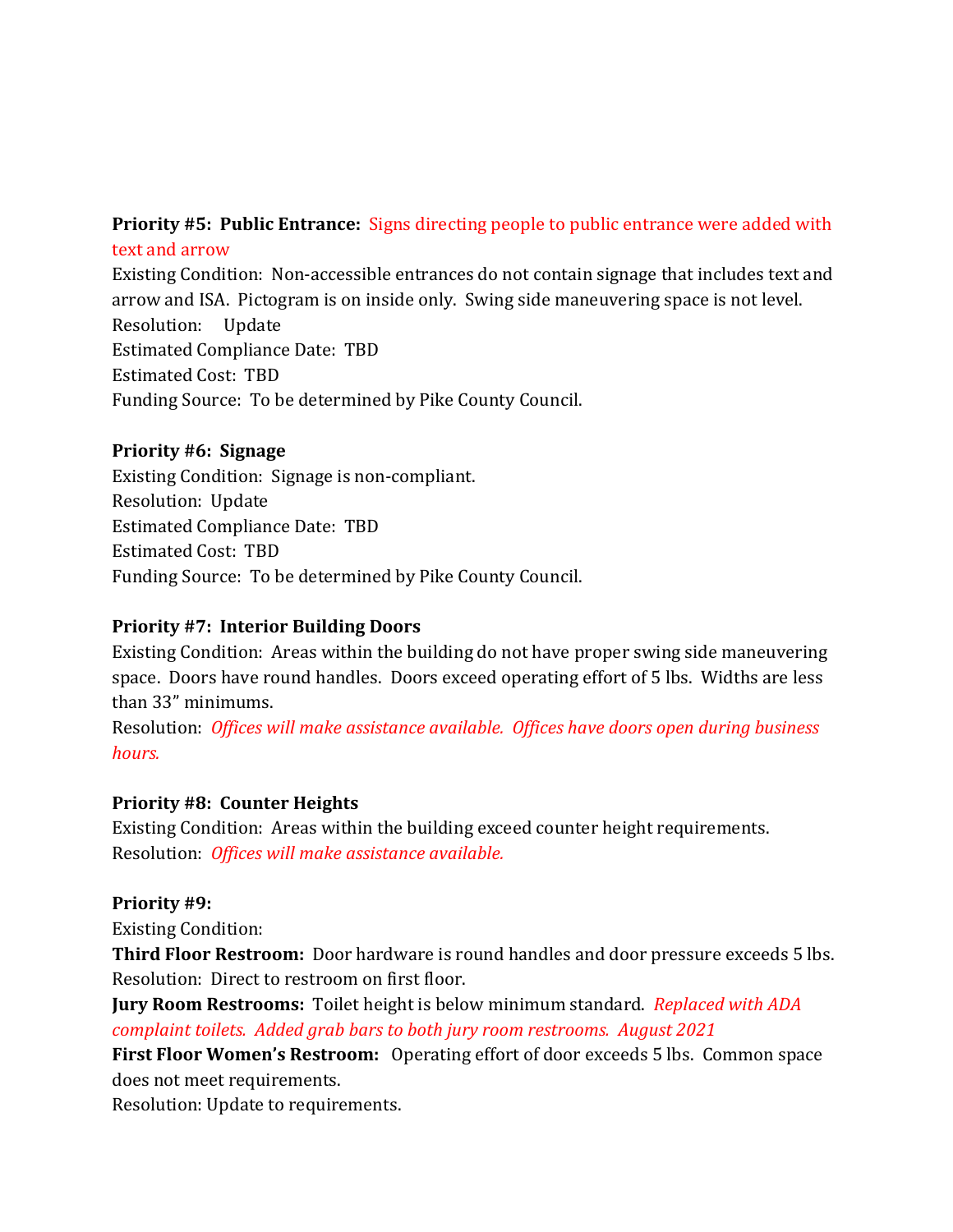**First Floor Men's Restroom:** Sink height exceeds maximum rim height by ½". Urinals do not meet requirements. Common space does not meet requirements. Resolution: Update to requirements.

**Auditorium Men's Restroom**: Clear width of door opening is less than 32" minimum. Door handles are round. Swing-side maneuvering space is not level.

Resolution: Direct to restroom on first floor.

**Auditorium Women's Restroom:** Clear width of door opening is less than 32" minimum. Door handles are round. Resolution: Direct to restroom on first floor. Estimated Compliance Date: TBD Estimated Cost: TBD Funding Source: To be determined by Pike County Council.

#### **Priority #10: Interior Offices**

Existing Condition: Electrical switches and outlets do not meet clear floor space heights. Objects mounted with leading edges exceed above floor height. Resolution: Offices where this is a problem will make assistance available.

#### **Priority #11: Ramp from Basement to Auditorium - Quote for 2021**

Existing Condition: Ramp does not meet requirements for landing dimensions, handrails and edge protection. Resolution: Improve ramp Estimated Compliance Date: TBD Estimated Cost: TBD-Funding Source: To be determined by Pike County Council.

#### **Priority #12: Elevator**

**Existing Condition: Car width does not meet minimum, emergency stop button is key operated, the gap between car floor and hall floor exceeds 1 ¼".** 

**Any other areas of non-compliance assistance will be made available.**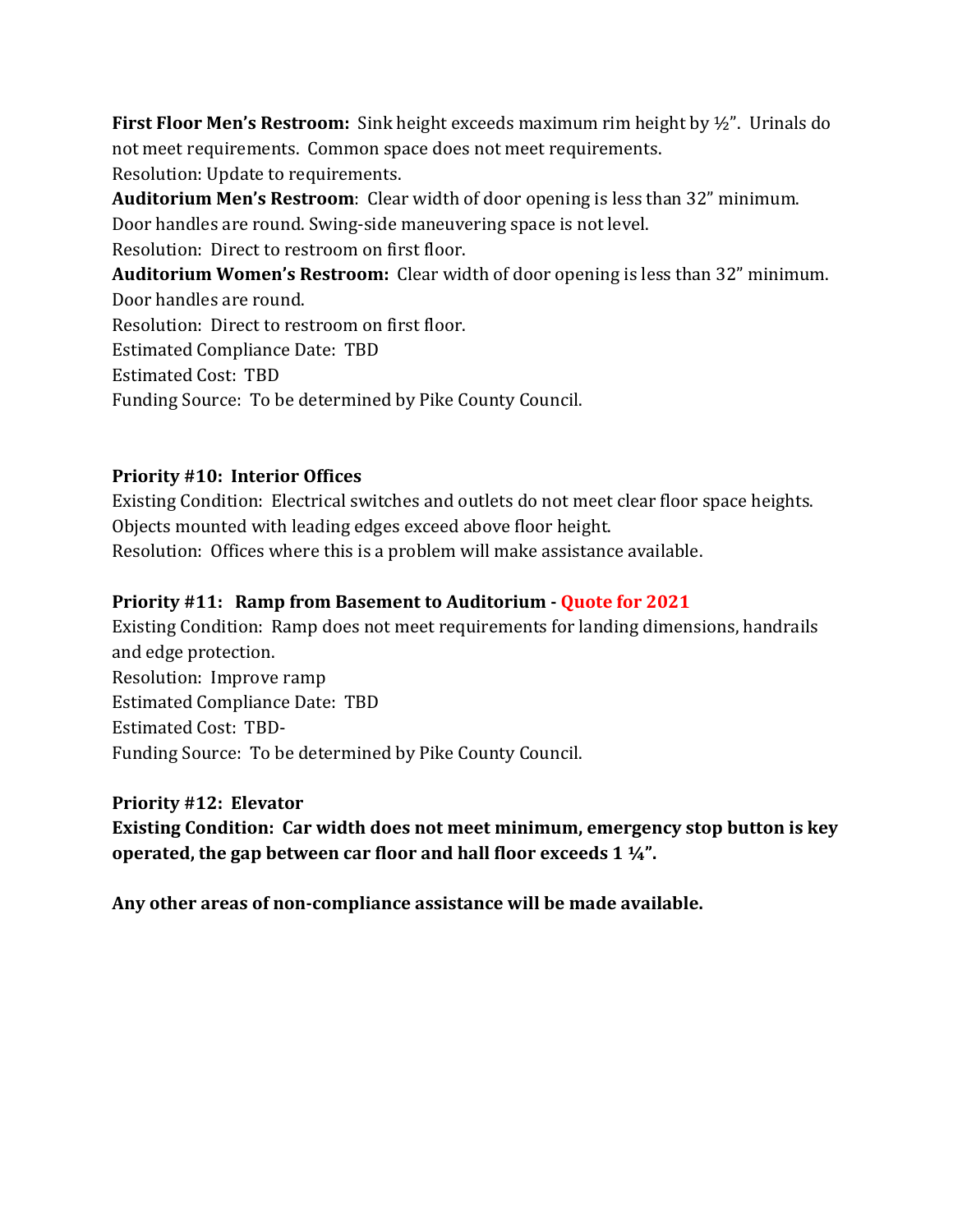#### **Location 2: Pike County Sheriff's Department/Jail/Emergency Management Office Non-Compliant Facility Improvement Priority and Estimated Cost**

#### **Priority #1: Parking**

Existing Condition: No Van Parking Space with Correct Signage Resolution: Construct Van Parking Space with Correct Signage Estimated Compliance Date: 2014 Estimated Cost: \$1,000.00 Funding Source: To be determined by Pike County Council during budget process.

#### **Priority #2: Signage**

Existing Condition: Signage is non-compliant Resolution: Update and Add Signage Estimated Compliance Date: 2015 Estimated Cost: \$2,000.00 Funding Source: To be determined by Pike County Council during budget process.

#### **Priority #3: Sidewalk Slopes**

Existing Condition: Running slope is at 1:60 and should be at 1:20 at any point Resolution: Correct Slope Estimated Compliance Date: To be determined Estimated Cost: To be determined Funding Source: To be determined by Pike County Council during budget process.

#### **Priority #6: Mounted Wall Items - Removed**

Existing Condition: Items project to far from wall; ex. Coat rack Resolution: Replace with correct projection measurement Estimated Compliance Date: 2019 Estimated Cost: To be determined Funding Source: To be determined by Pike County Council during budget process.

#### **Priority #7: Jail Doors**

Existing Condition: Operating Forces on Interior Doors Non-Compliant; door handles are not lever style Resolution: Doors meet necessary requirements for a secured facility. Estimated Compliance Date: 2018 Estimated Cost: To be determined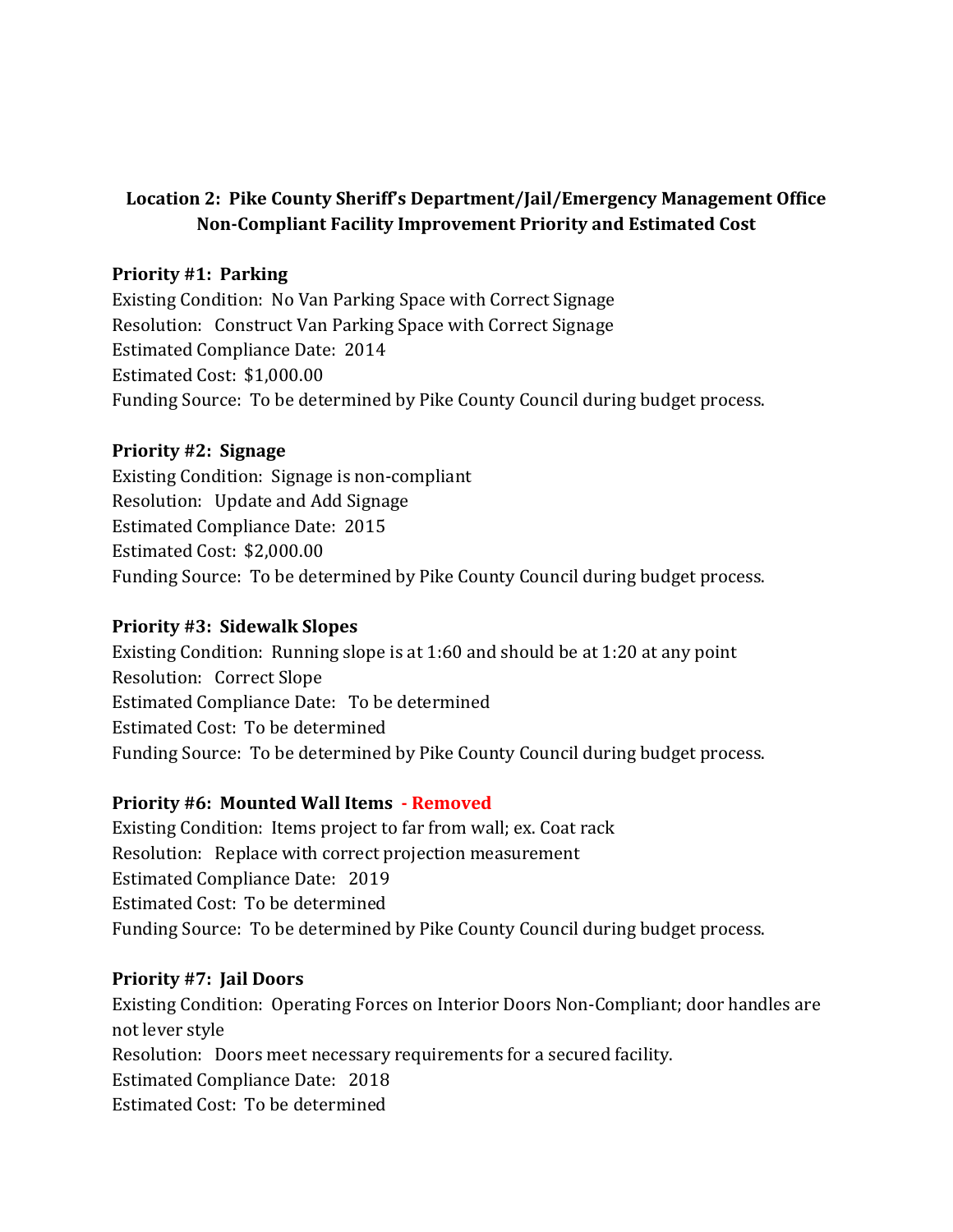Funding Source: To be determined by Pike County Council during budget process.

### **Location 3: Prides Creek Park Non-Compliant Facility Improvement Priority and Estimated Cost**

### **Priority #1: Compliant 2020. Built new shelter house - ADA Compliant - Complete with restroom and 1 ADA picnic table.**

#### **No ADA Restrooms at Shelter #1/ tables not compliant**

Existing Condition: No restrooms available at this site. Need ADA compliant picnic tables. Resolution: Build new ADA compliant restroom facilities. Add compliant tables to shelter house.

Estimated Compliance Date: 2015 Estimated Cost: \$100,000 Funding Source: Grant/Local Budget. To be determined by County Council at budget time.

#### **Priority #2: Shower House #2 – Parking lot paved in fall 2014. Interior modified and upgraded with new fixtures and dividers. Showers modified to comply with ADA requirements. Spring 2015**

Existing Condition: Entrance needs modification; parking area needs to be paved for accessibility Resolution: Update to make compliant Estimated Compliance Date: 2015 Estimated Cost: \$35,000 Funding Source: Grant/Local Budget. To be determined by County Council at budget time.

#### **Priority #3: Boat Ramp 2020- In the current 5 year plan. Investigating grants available**

Existing Condition: Not ADA compliant Resolution: This will require an architect/engineer to become compliant. Estimated Compliance Date: 2015 Estimated Cost: \$5,500 Funding Source: Grant/Local budget. To be determined by County Council at budget time.

### **Priority #4: Shelter House #2 Parking Lot 2020 -Lot is paved, no walkway yet to shelter house.**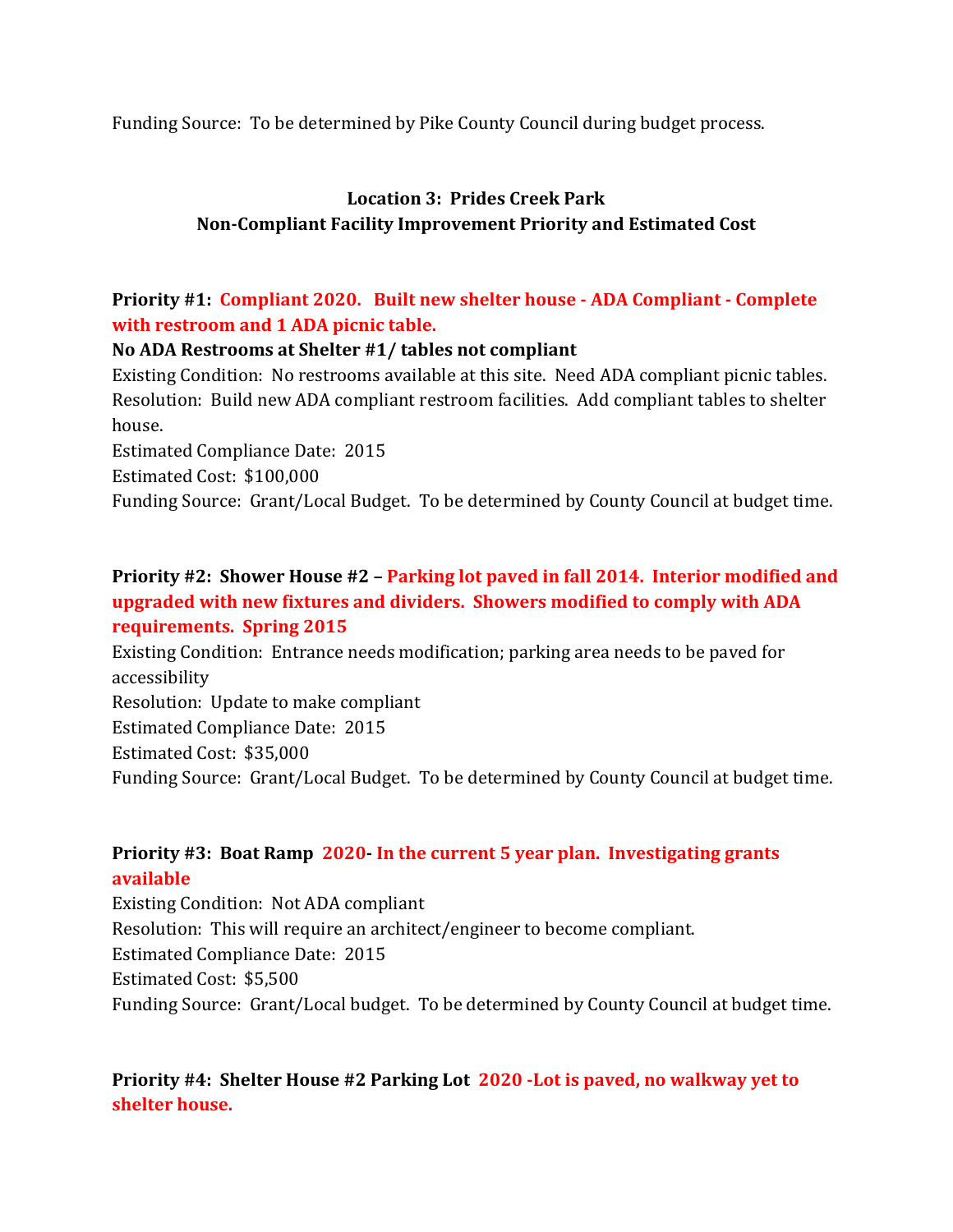Existing Condition: Resolution: Parking lot and walk area needs constructed with hard surface material. Estimated Compliance Date: 2017 Estimated Cost: \$30,000 Funding Source: Local Budget. To be determined by County Council at budget time.

### **Priority #5: Shower House #1 Compliant 6/2021. Old shower house #1 torn down and replaced with 2 room, family style, ADA compliant building (Shower house #3). Sidewalks still need to be finished.**

Existing Condition: Not ADA compliant Resolution: Building will require extensive modification to become compliant. It may need to be replaced altogether. Estimated Compliance Date: 2018 Estimated Cost: \$35,000

Funding Source: Local Budget. To be determined by County Council at budget time.

### **Priority #6: Beach House 2020-Quoting for ADA compliant walkway from building to water's edge.**

Existing Condition: Not ADA compliant Resolution: Building will require extensive renovation and modifications to meet ADA standards. Estimated Compliance Date: 2020 Estimated Cost: \$150,000 Funding Source: Grant/Local

#### **Priority #7: Restrooms @ Shelter House #2**

Existing Condition: Not ADA Compliant Resolution: Interior space is limited for modifications. Architect/Engineer will be required. Estimated Compliance Date: Estimated Cost: \$ Funding Source: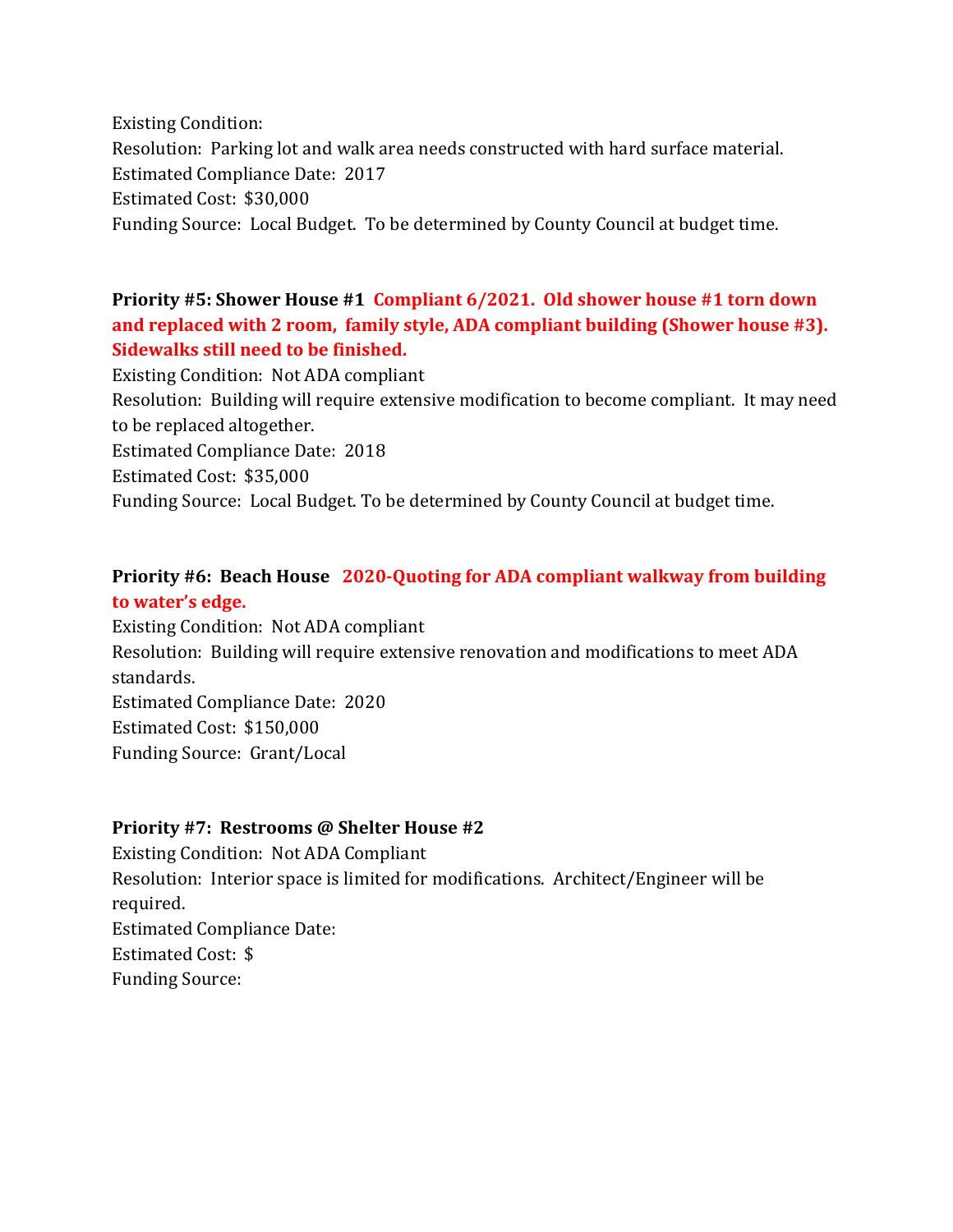### **Location 4: Pike County Fairgrounds Non-Compliant Facility Improvement Priority and Estimated Cost Main 4H Building**

#### **Priority #1: Signage & Fire Alarms-Now compliant-2018**

Existing Condition: Non-compliant in all areas; Building has four entrances and with none of the entrances being clearly marked.

Resolution: Update and add all necessary signage-Done

Of the four entrances one will be used for public-One designated for public

 Signs noting public entrance and direction signs to public entrance will be added-Done

 Add necessary signage for kitchen/restrooms/stage/storage areas, etc. Add necessary fire alarms to entire building-Done

Estimated Compliance Date: 2014

Estimated Cost: \$3,500.00

Funding Source: To be determined by Pike County Council and Pike County 4H Council during budget process for 2014

#### **Priority #2: Conference Room**

Existing Condition: Non-compliant areas

Turning area unobstructed floor height

Electrical outlets

Fixed storage

Protruding objects into walkways- moved items, only one thing left to

#### adjust-2018

Resolution: Updated unobstructed floor height minimum to be 27"

 Update electrical outlets heights to meet minimum requirements Fixed storage areas positioned to meet minimum requirements

Protruding objects into walkways updated to meet minimum requirements.

Estimated Compliance Date: 2016

Estimated Cost: \$10,000.00

Funding Source: To be determined by Pike County Council and Pike County 4H Council during budget process for 2016

### **Priority #3: Public Entrance -Updated 6/2018- Done**

Existing Condition: Non-compliant areas: Threshold/Closures/Hardware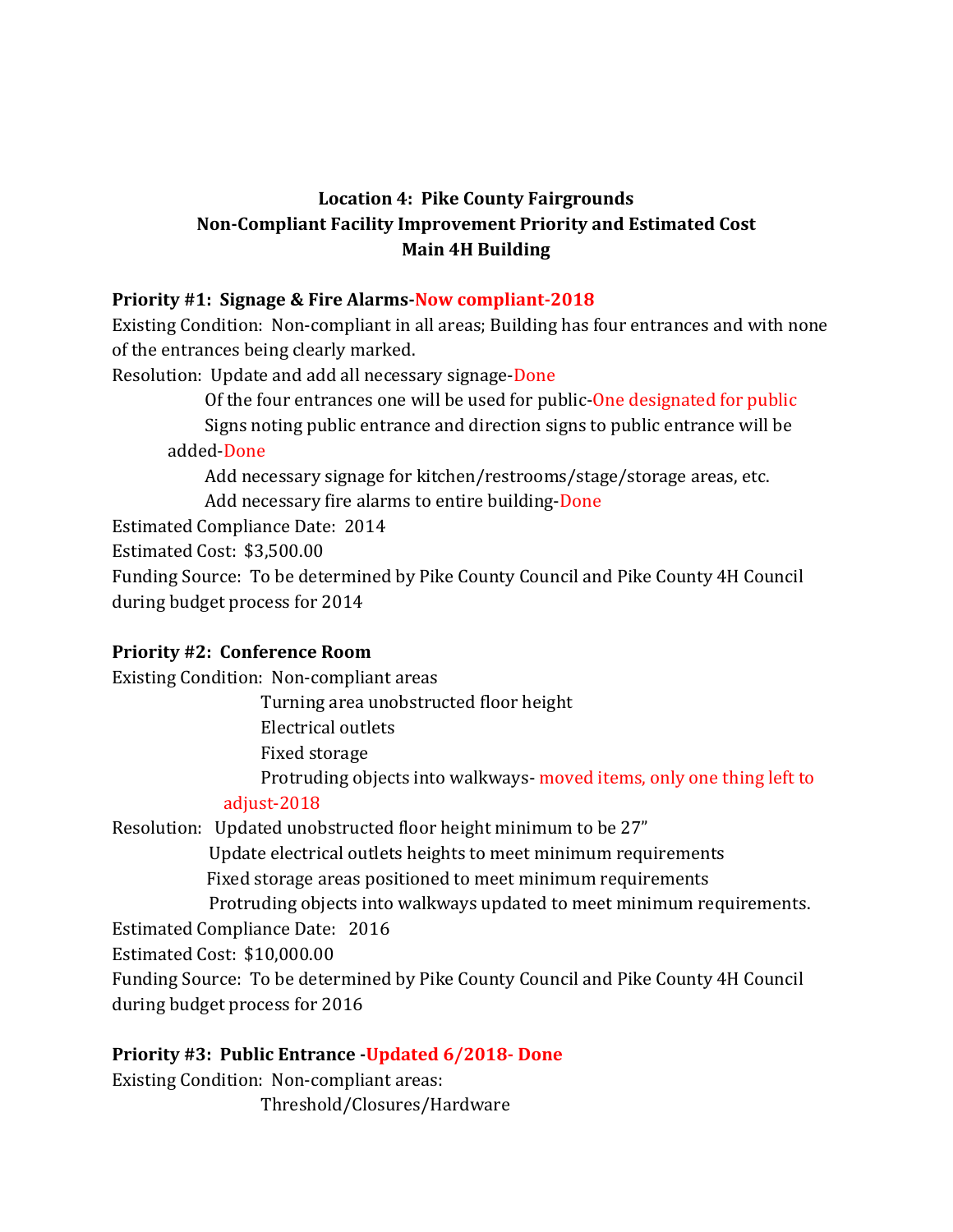Resolution: Reduce threshold height to ½" Install door closure Install and lower to 34" lever hardware Estimated Compliance Date: 2016 Estimated Cost: \$2,000.00 Funding Source: To be determined by Pike County Council and Pike County 4H Council during budget process for 2016

#### **Priority #4: Parking-Updated 2018- Now compliant-5 spots designated at different areas of park for handicap parking.**

Existing Condition: Non-compliant in all areas Resolution: Update and add parking accessible spaces for car and van-Done Estimated Compliance Date: 2020 Estimated Cost: \$25,000.00 Funding Source: To be determined by Pike County Council and Pike County 4H Council during budget process for 2020

#### **Priority #5: Walks**

Existing Condition: Areas of cracked concrete with rock and grass making unstable walk Resolution: Repair areas of cracked concrete-**Done 2018-Crack repaired** Estimated Compliance Date: 2020 Estimated Cost: \$5,000.00 Funding Source: To be determined by Pike County Council and Pike County 4H Council during budget process for 2020

#### **Priority #6: Restrooms**

Existing Condition: Non-compliant Resolution: Renovate and update to meet minimum requirements Estimated Compliance Date: 2028 Estimated Cost: \$50,000.00 Funding Source: To be determined by Pike County Council and Pike County 4H Council during budget process for 2028

#### **Priority #7: Stage**

Existing Condition: Non-compliant Areas Interior stairways Interior stairways handrails-**Public stairway has handrail** No ramp Resolution: Renovate stairs to meet minimum requirements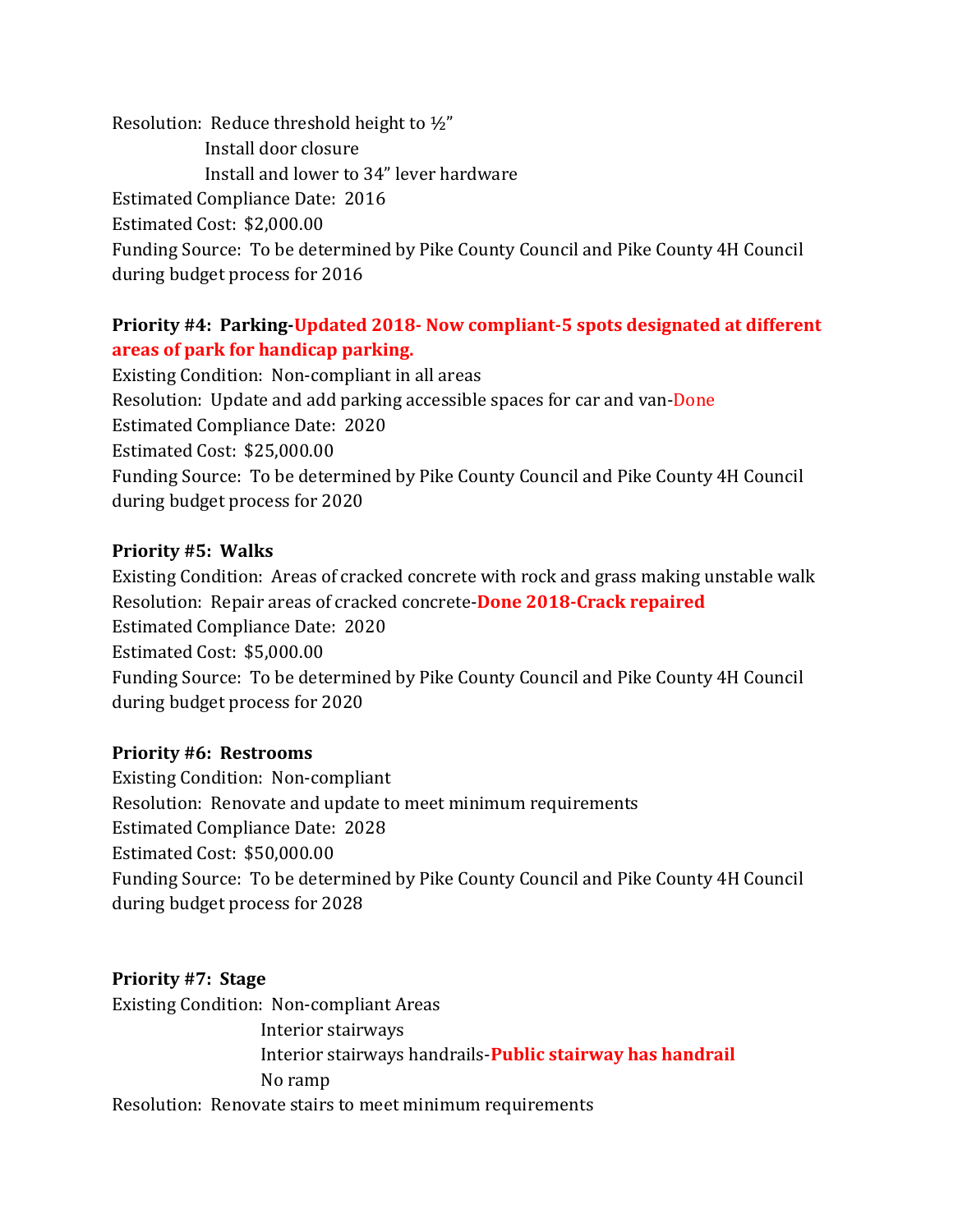Install ramp meeting minimum requirements Update current handrails to meet minimum requirements Install handrails on side where there are none Estimated Compliance Date: 2028 Estimated Cost: \$5,000.00 Funding Source: To be determined by Pike County Council and Pike County 4H Council during budget process for 2028

#### **Priority #8: Kitchen**

Existing Condition: Non-compliant areas:

 Width of door openings; Fixed storage Door hardware; Electrical outlets; Electrical switches Swing side maneuvering spaces Recessed door areas Resolution: Increase door width to 32" Fixed storage areas positioned to meet minimum requirements and update hardware Install and lower to 34" lever hardware Renovate counter and sink areas to comply with swing side maneuvering space and recessed door areas Estimated Compliance Date: 2028 Estimated Cost: \$50,000.00 Funding Source: To be determined by Pike County Council and Pike County 4H Council during budget process for 2028

#### **OR Make available ADA assistance**

**Priority #9:** Built-in work surfaces/counters Existing Condition: Non-compliant heights Resolution: Renovate/add areas of compliant work surfaces and counters Estimated Compliance Date: 2028 Estimated Cost: Included in in other areas where surfaces exist

### **Location 4a: Pike County Fairgrounds Non-Compliant Facility Improvement Priority and Estimated Cost Concession Stand**

Priority #1: Picnic Areas-**Compliant 2018** Existing Condition: Non-compliant areas: Accessible surfaces/routes -Area leveled out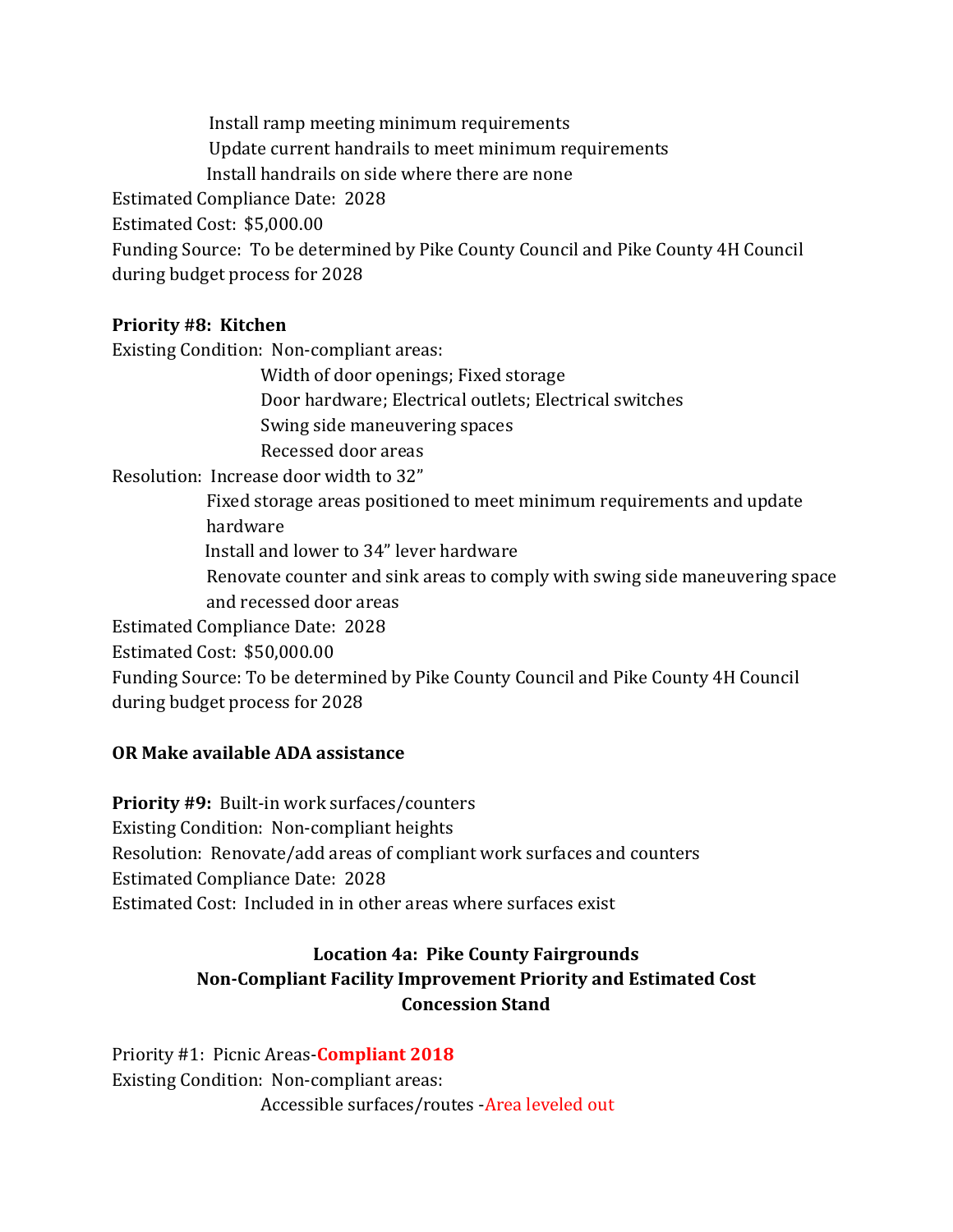Picnic tables and wheelchairs spaces-Table with space for a wheelchair is available during public events (fair). Resolution: Update accessible surface/route to picnic areas to minimum requirements Purchase wheelchair accessible picnic table Estimated Compliance Date: 2015 Estimated Cost: \$2,000.00 Funding Source: To be determined by Pike County Council and Pike County 4H Council during budget process for 2015

### **Location 4b: Pike County Fairgrounds Non-Compliant Facility Improvement Priority and Estimated Cost Horse Barn Pictures & Evaluation Forms Appendix A**

**Priority #1: Horse Barn-Signage added to ask for assistance, parking spot reserved near location.**

Existing Condition: Non-compliant areas: Wheelchair accessibility Resolution: Make available assistance for individuals Estimated Compliance Date: 2013 Estimated Cost: \$0.00 Funding Source: N/A

### **Location 4c: Pike County Fairgrounds Non-Compliant Facility Improvement Priority and Estimated Cost Stage & Bleacher Area Pictures & Evaluation Forms Appendix A**

#### **Priority #1: Stage & Bleacher Area**

Existing Condition: Non-compliant areas:

|             | Walks                                                        |
|-------------|--------------------------------------------------------------|
|             | Exterior stage stairways                                     |
|             | <b>Exterior doors and gates</b>                              |
|             | No parking area                                              |
| Resolution: | Slope on all walks to be updated to minimum requirements     |
|             | Exterior stage stairways/doors/gates to minimum requirements |
|             | Add parking area near stage area meeting ADA requirements    |
|             | Make available assistance for individuals                    |
|             |                                                              |

Estimated Compliance Date: 2033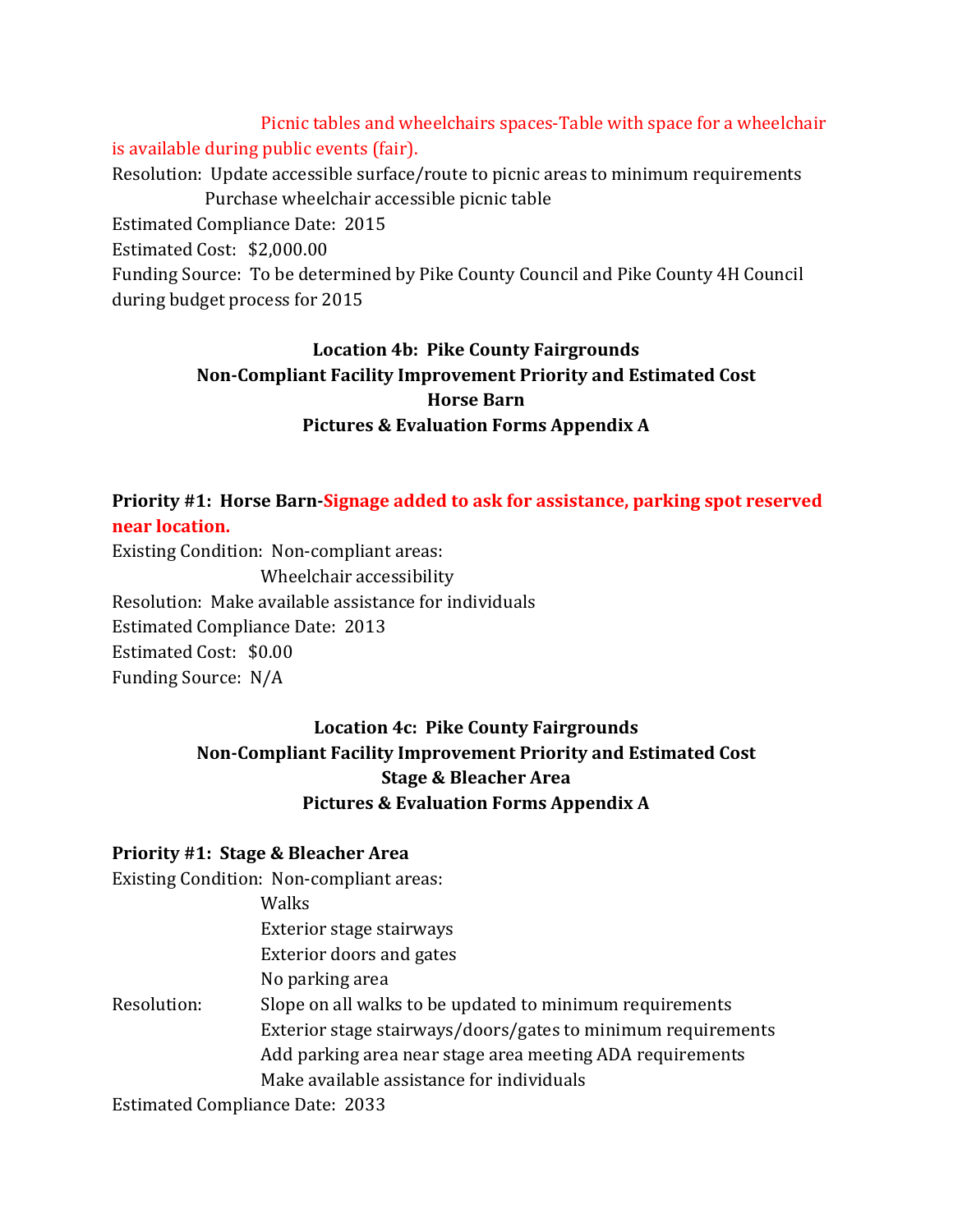Estimated Cost: \$50,000.00 Funding Source: To be determined by Pike County 4H Council during budget process for 2033

### **Location 4d: Pike County Fairgrounds Non-Compliant Facility Improvement Priority and Estimated Cost Parking Area Pictures & Evaluation Forms Appendix A**

**Priority #1: Parking Area-Reserved areas for handicap parking now available- 2018** Existing Condition: Non-compliant areas: Grass parking area-Area rocked Resolution: Make available assistance for individuals Estimated Compliance Date: 2013 Estimated Cost: \$0.00 Funding Source: N/A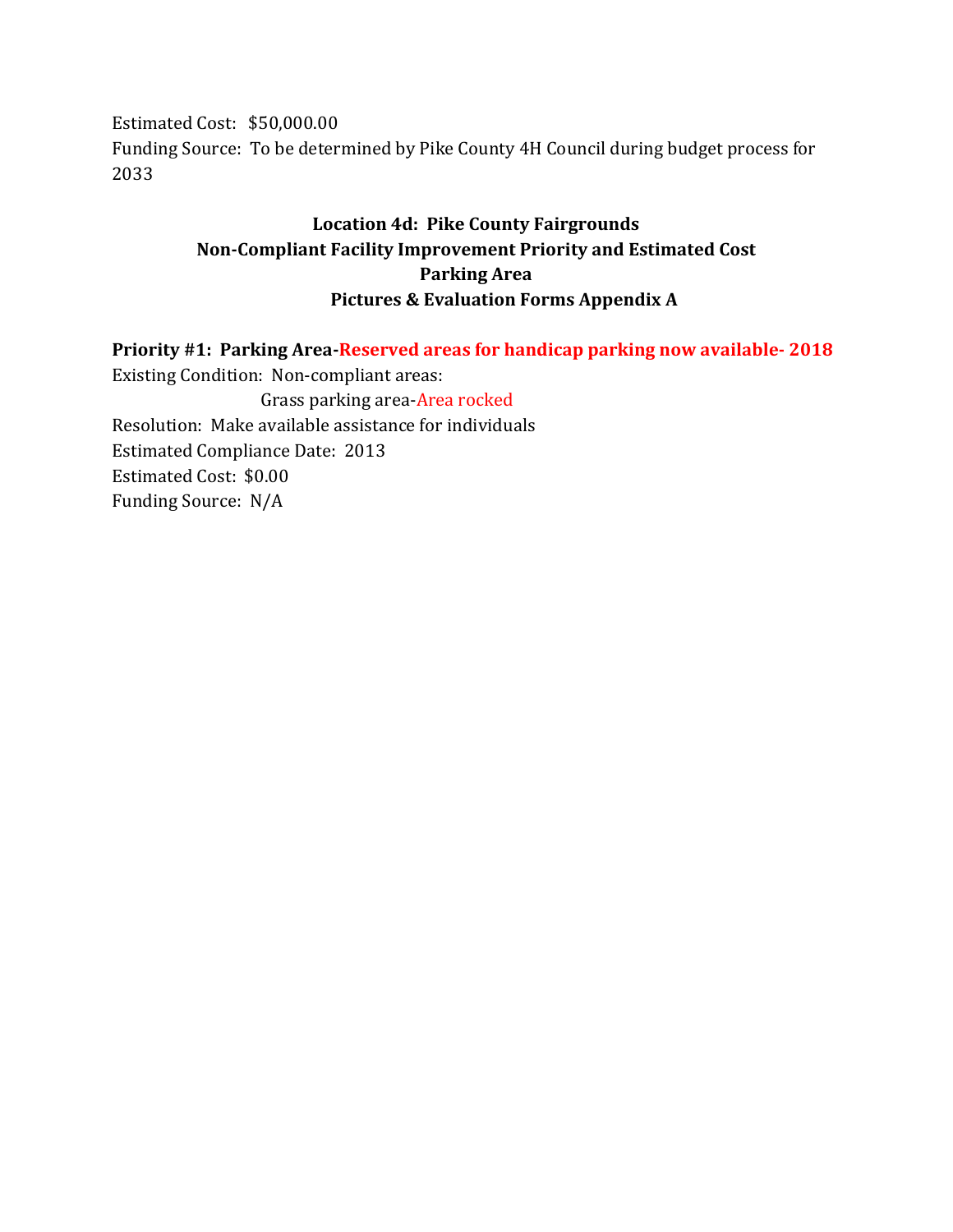#### **Location 5: Pike County Emergency Medical Services New Building in 2015. ADA Compliant**

### **Location 6: Pike County Highway Department Non-Compliant Facility Improvement Priority and Estimated Cost**

### Priority #1: Parking & Walks

| Existing Condition: No access aisles for parking-Parking moved to a location that has |
|---------------------------------------------------------------------------------------|
| room for access aisle. Fixed 2017                                                     |
| Slope of parking area and walking area is not compliant-Parking area                  |
| was moved to a location that has an acceptable slope. Fixed 2017                      |
| Signage - Fixed 2017                                                                  |
| Threshold for entrance is not compliant - Fixed 2017                                  |
| Door hardware and height is not compliant; Door pressure is not                       |
| compliant - Needs to be re-assessed to see if this is compliant now.                  |
| Cabinet is restricting forward approach Fixed 2017                                    |
| Resolution:<br>Add access aisles for parking-Corrected                                |
| Correct slopes by adding asphalt-Corrected by moving location                         |
| Add correct signage for parking/entrances Corrected                                   |
| Correct entrance threshold-Corrected                                                  |
| Installation of new door to correct issues                                            |
| Move cabinet to correct forward approach issue-Corrected                              |
| <b>Estimated Compliance Date: 2017</b>                                                |
| Estimated Cost: \$8,000.00                                                            |
| Funding Source: To be determined by Pike County Council during budget process         |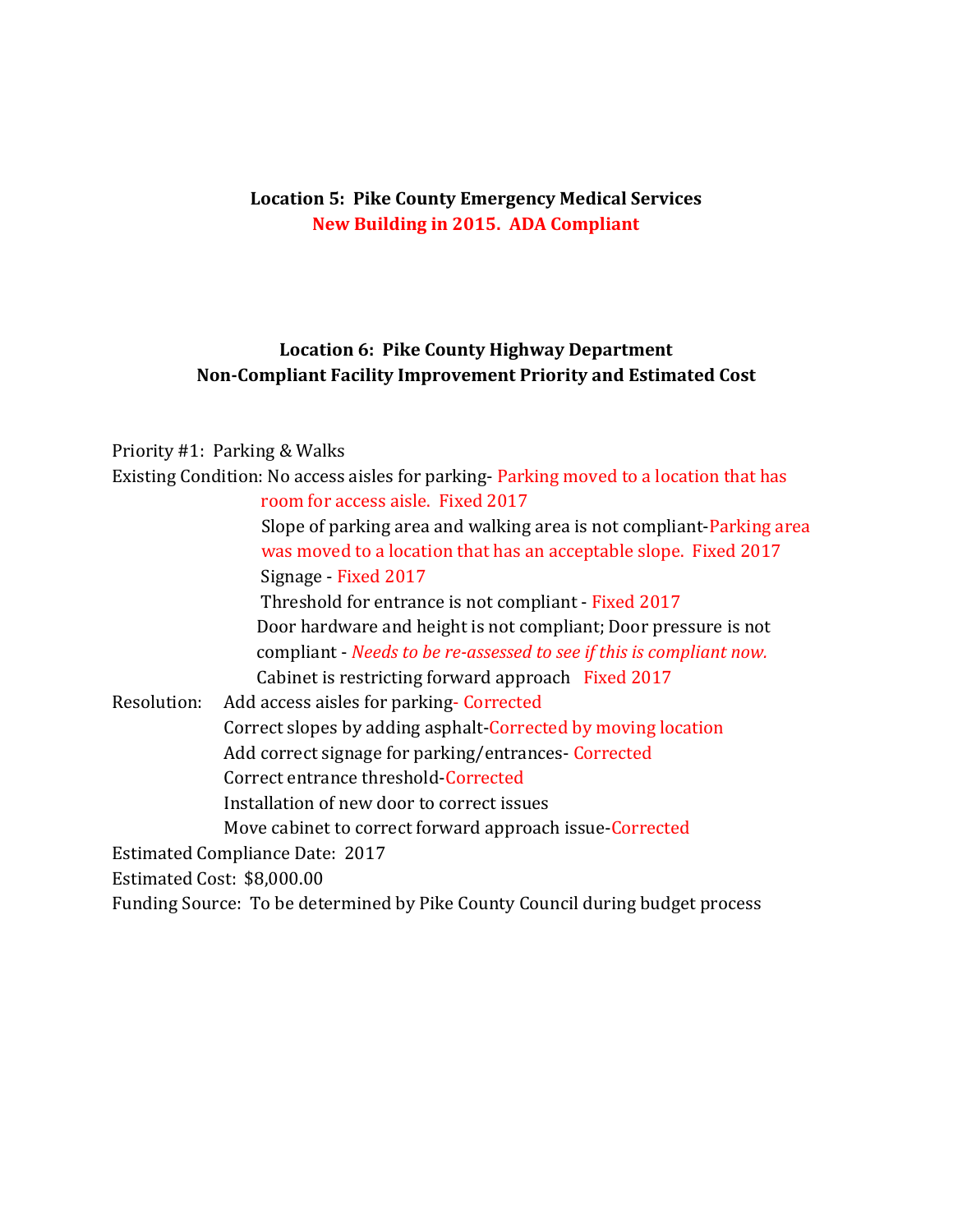### **Chapter 5: ADA Coordinator**

The Pike County Commissioners' Assistant also serves as its ADA Coordinator. The contact information for this person is:

Pike County Commissioners' Office ADA Coordinator-Kristi Dischinger 801 E Main Street Petersburg, IN 47567 812-354-8448

This person will coordinate and monitor progress; however, many throughout Pike County Government will contribute to the overall ADA compliance process.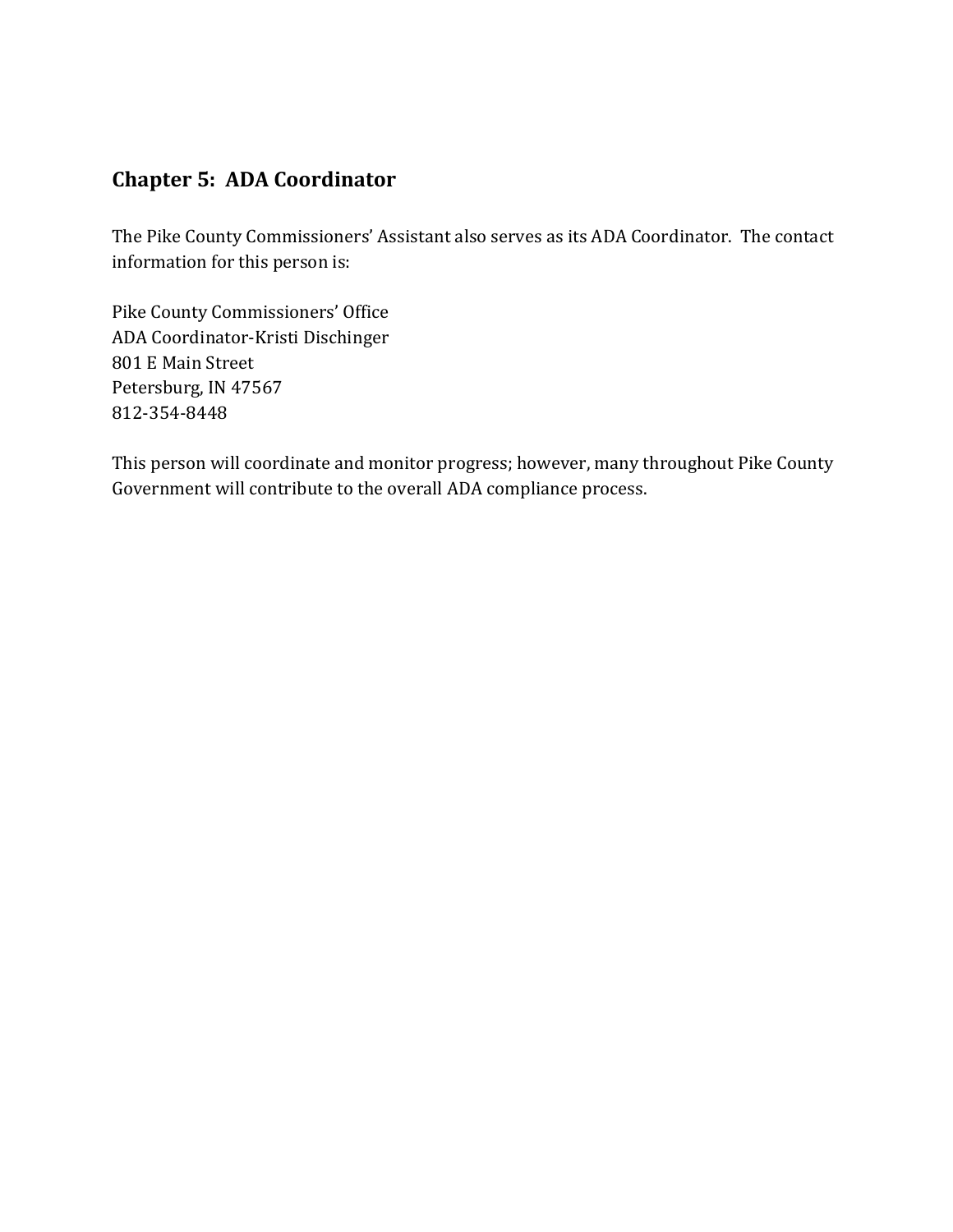### **Chapter 6: Grievance Procedure to Review Complaints**

Pike County Government is required to adopt and publish procedures for resolving complaints arising under ADA's Title II. The procedures are intended to set up a system for resolving complaints of disability discrimination in a prompt and fair manner. Appendix B contains the form used to review complaints.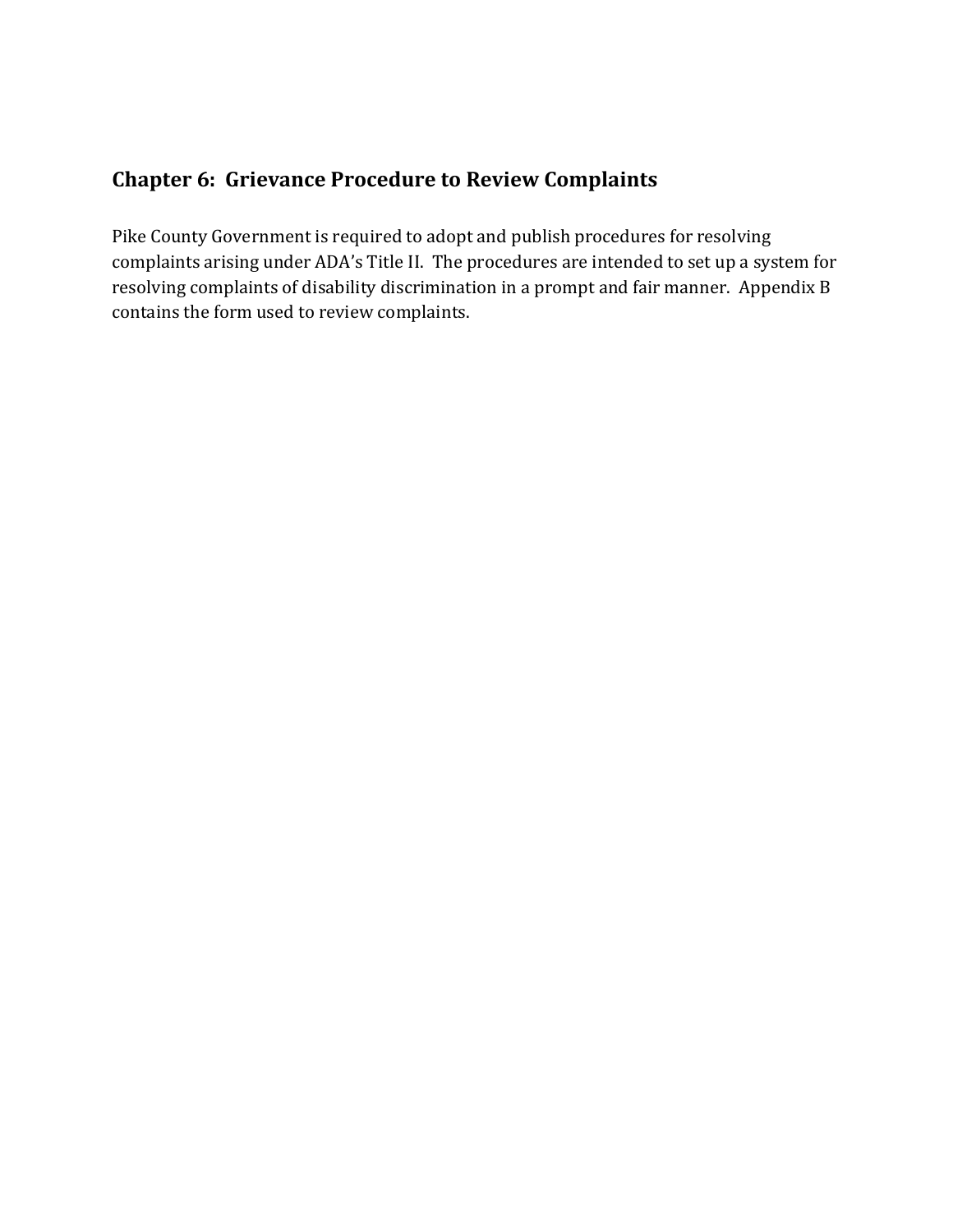### **Chapter 7: Public Involvement and Community Awareness**

The Pike County Government will advertise in the local newspaper advising of the ADA transition plan and make copies available upon request. In addition, the Pike County Board of Commissioners will hold a public meeting for community involvement and input.

The Pike County Government will provide notice for ADA-specific projects through the normal letting process.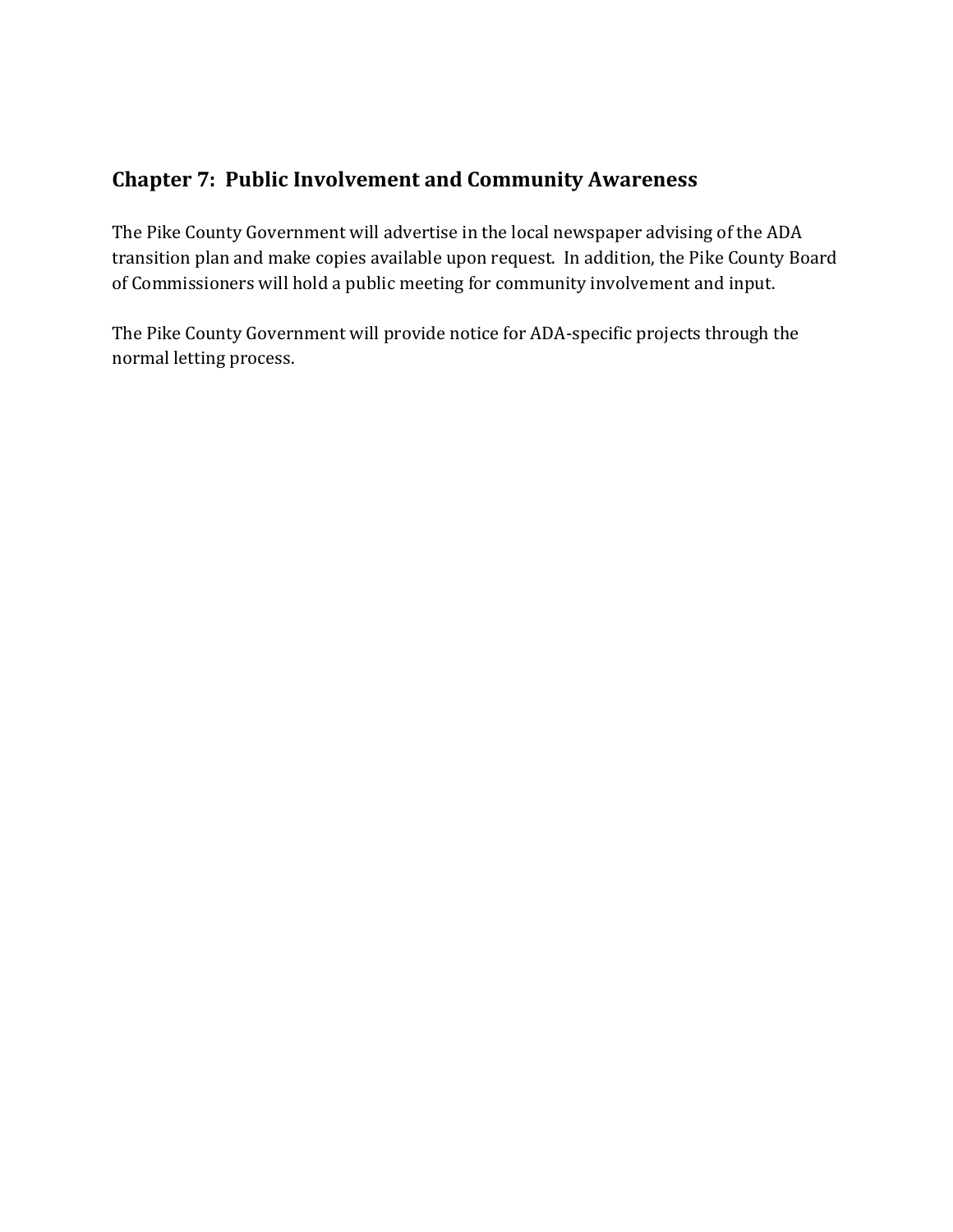### **Chapter 8: Monitoring and Progress Report**

The Pike County Government will use the following process to monitor construction projects and track ADA compliance:

- Ensure standards are up to date according to ADA requirements for compliance defined in Chapter 1.
- Monitor construction activities to ensure they comply with applicable standards.
- Track progress.

#### **Ensure Standards are up to Date**

The Pike County Government is continually reviewing ADA standards and making necessary changes to comply with ADA requirements for compliance defined in Chapter 1.

#### **Monitor Construction Activities**

Ongoing monitoring of construction activities and reporting of the status of improvements is important in assuring an effective overall program.

#### **Track Progress**

The Pike County Government has identified and established a current listing of ADA compliance deficiencies. This inventory and database information will be stored on the Commissioners server at the Courthouse and an additional copy is stored on the Pike County Sheriff's Department server.

To track progress, inspections will be continued on a regular basis and the results recorded. The goal is for inspections to be updated every two to three years depending on the need. These inspections will be based upon the most up to date ADA requirements. Information will be added to the database when improvements are completed.

Projects will typically fall into one of two categories: as a complete ADA-specific project, or as part of a non-ADA specific project. In the case of non-ADA-specific projects, specific bid items will be used to track the work for ADA compliance.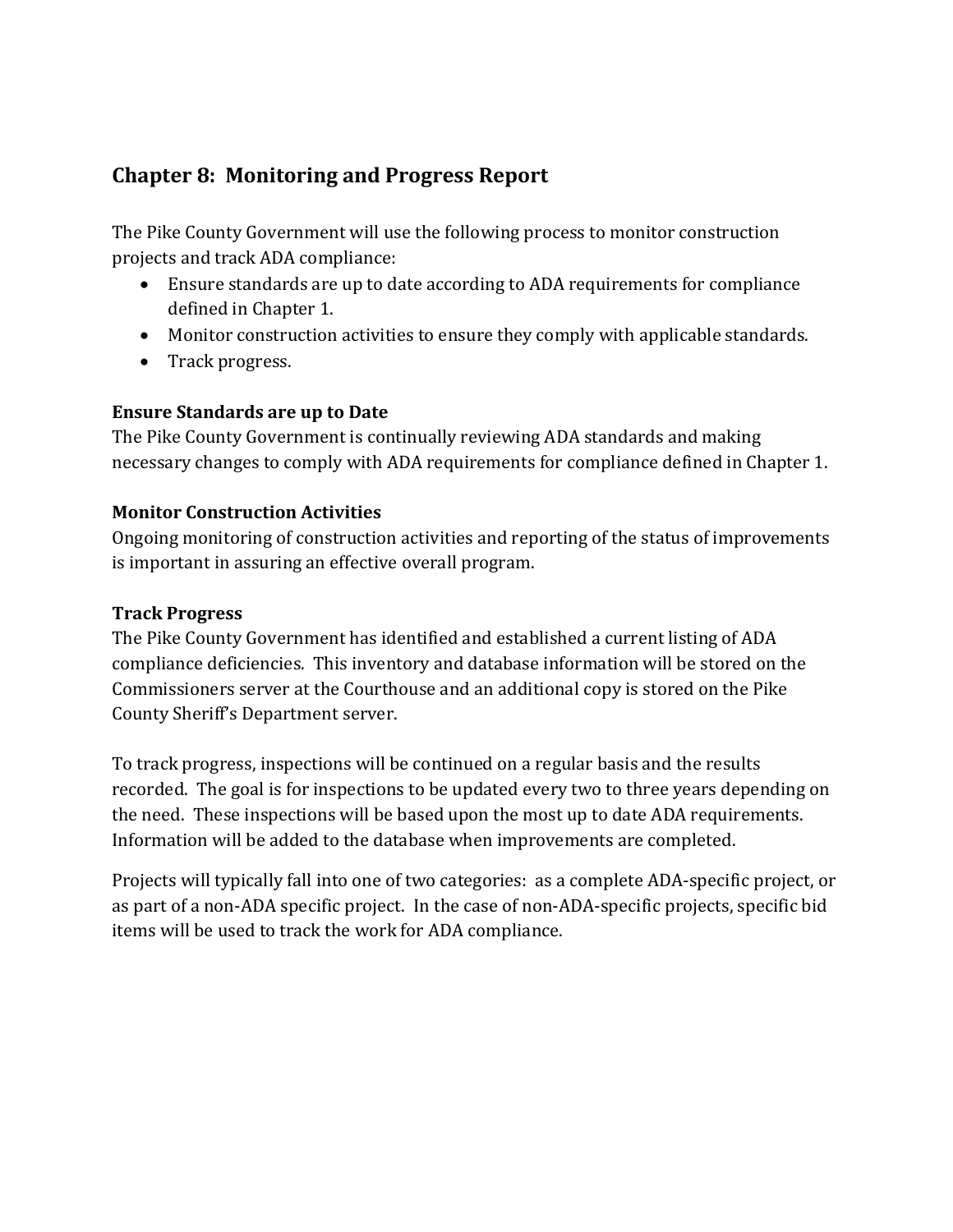# **Pike County, Indiana Complaint Procedures under the Americans with Disabilities Act**

This Complaint Procedure is established to meet the requirements of the Americans with Disabilities Act of 1990. This Complaint Procedure may be used by anyone who wishes to file a complaint alleging discrimination on the basis of disability in the provision of services, activities, programs, or benefits by Pike County, Indiana; Courthouse, Highway Department, Sheriff's Department, Jail, Emergency Medical Services, Emergency Management, Prides Creek Park and 4-H Fairgrounds.

The complaint should be in writing and contain information about the alleged discrimination including:

\*Full Name of Complainant \*Address of Complainant \*Phone Number of Complainant \*Location, Date and Description of Problem

The attached form provides spaces for all necessary information. Alternative means of filing complaints, such as personal interviews of a tape or audio recording of the complaint, will be made available for persons with disabilities upon request.

The complaint should be submitted by the complainant and/or his/her designee as soon as possible but no later than sixty (60) calendar days after the alleged to:

Pike County Commissioners Office ADA Coordinator 801 E Main St Petersburg, IN 47567

Within thirty (30) calendar days after receipt of the complaint, the ADA Coordinator or his/her designee will meet with the complainant to discuss the complaint and possible resolutions. Within fifteen (15) calendar days of the meeting, the ADA Coordinator or his/her designee, in consultation with the County Attorney, will respond in writing and where appropriation, in a format accessible to the complainant such a large print, Braille or audio recording. The response will explain the position of the department and other options for substantive resolution of the complaint.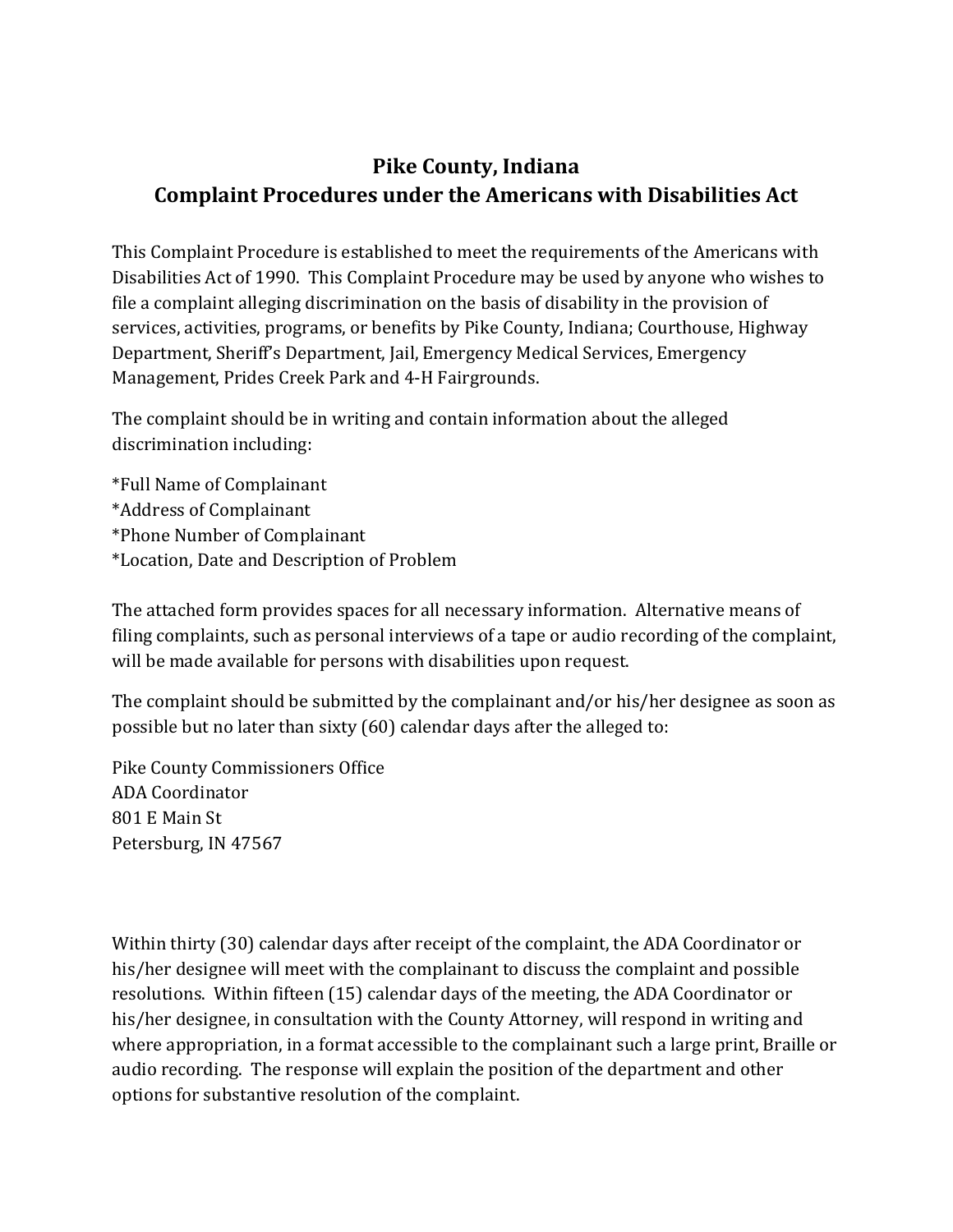If the response by the ADA Coordinator or his/her designee does not satisfactorily resolve the issue, the complainant and/or his/her designee may appeal the decision within fifteen (15) calendar days after receipt of the response to the Pike County of Board of Commissioners. The appeal should take the form of a written letter describing the initial complaint, the initial response, and the ways in which the initial response does not satisfactorily address the complaint. Alternative means of filing appeals, such as personal interviews of a tape or audio recording of the complaint, will be made available for persons with disabilities upon request. The appeal should be sent to the same address the initial complaint was delivered to.

The ADA Appeals Committee will be chaired by the County ADA Coordinator. The chair will choose two department coordinators whose departments are not involved in the complaint to serve on the committee. The County Attorney will serve to advise the committee.

Within thirty (30) calendar days after receipt of the appeal, the County's ADA Appeals Committee will meet with the complainant to discuss the complaint and possible resolutions. Within fifteen (15) calendar days after the meeting, the County's ADA Appeals Committee will respond in writing, and, where appropriate, in a format accessible to the complainant, with a final resolution of the complaint.

All complaints received by the ADA Coordinator or his/her designee, appeals to the County's ADA Appeals Committee, and responses will be retained by the Pike County Commissioners Office for five (5) years.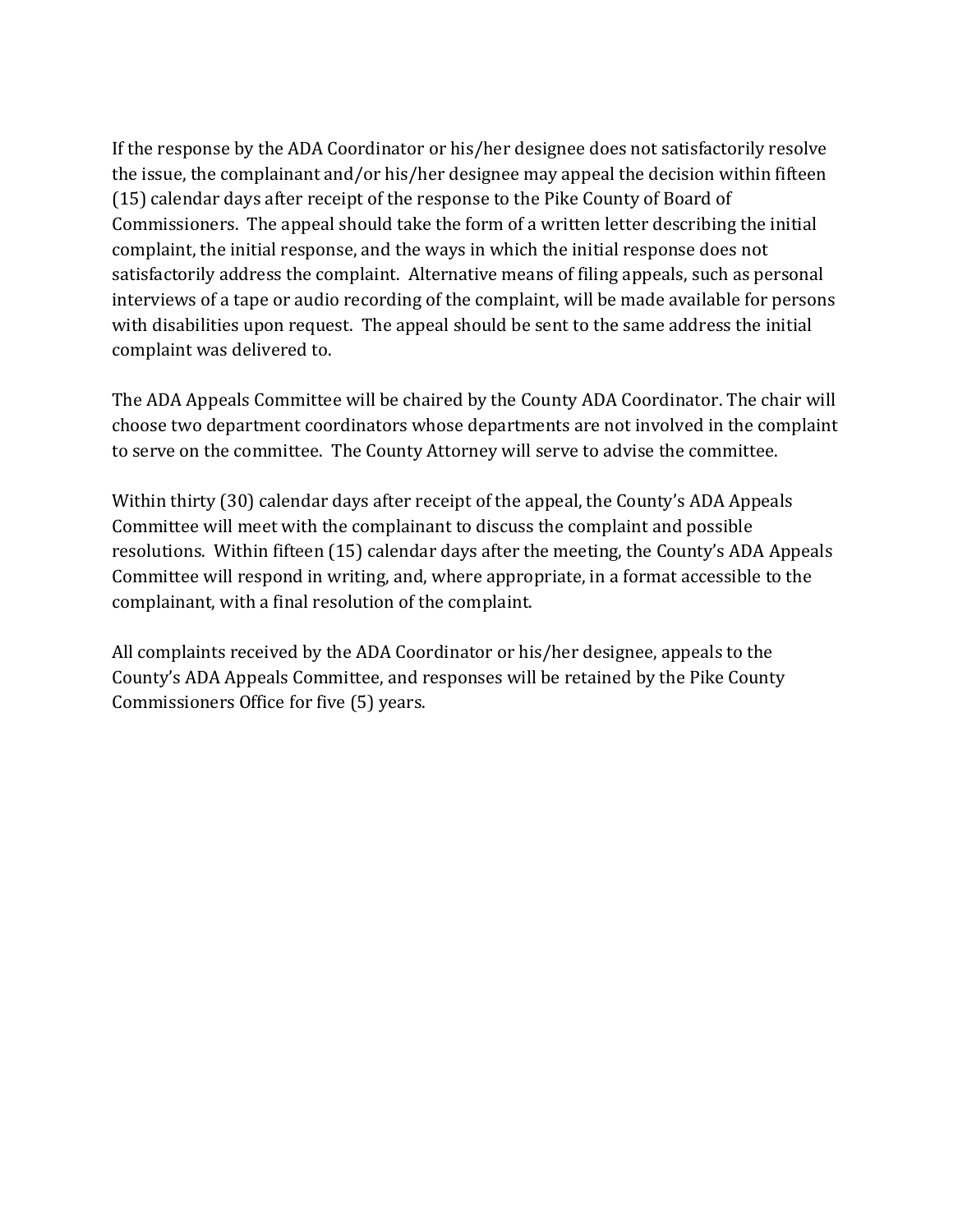# **APPENDIX B Title II of the Americans with Disabilities Act Discrimination Complaint Form**

Instructions: Please complete this form in black ink or type. Alternate means of filing a complaint, such as a personal interview or audio recording, will be made available upon request.

| Complete the Information below if the Person discriminated against is not the<br>complainant: |  |
|-----------------------------------------------------------------------------------------------|--|
|                                                                                               |  |
|                                                                                               |  |
|                                                                                               |  |
|                                                                                               |  |
|                                                                                               |  |

Location of Alleged Discrimination:\_\_\_\_\_\_\_\_\_\_\_\_\_\_\_\_\_\_\_\_\_\_\_\_\_\_\_\_\_\_\_\_\_\_\_\_\_\_

Date & Time of Alleged Discrimination:\_\_\_\_\_\_\_\_\_\_\_\_\_\_\_\_\_\_\_\_\_\_\_\_\_\_\_\_\_\_\_\_\_\_\_

Describe the acts of discrimination providing the name(s) where possible of individuals who allegedly discriminated (if applicable) or County facilities in violation of the Americans with Disabilities Act. Attach additional pages if necessary.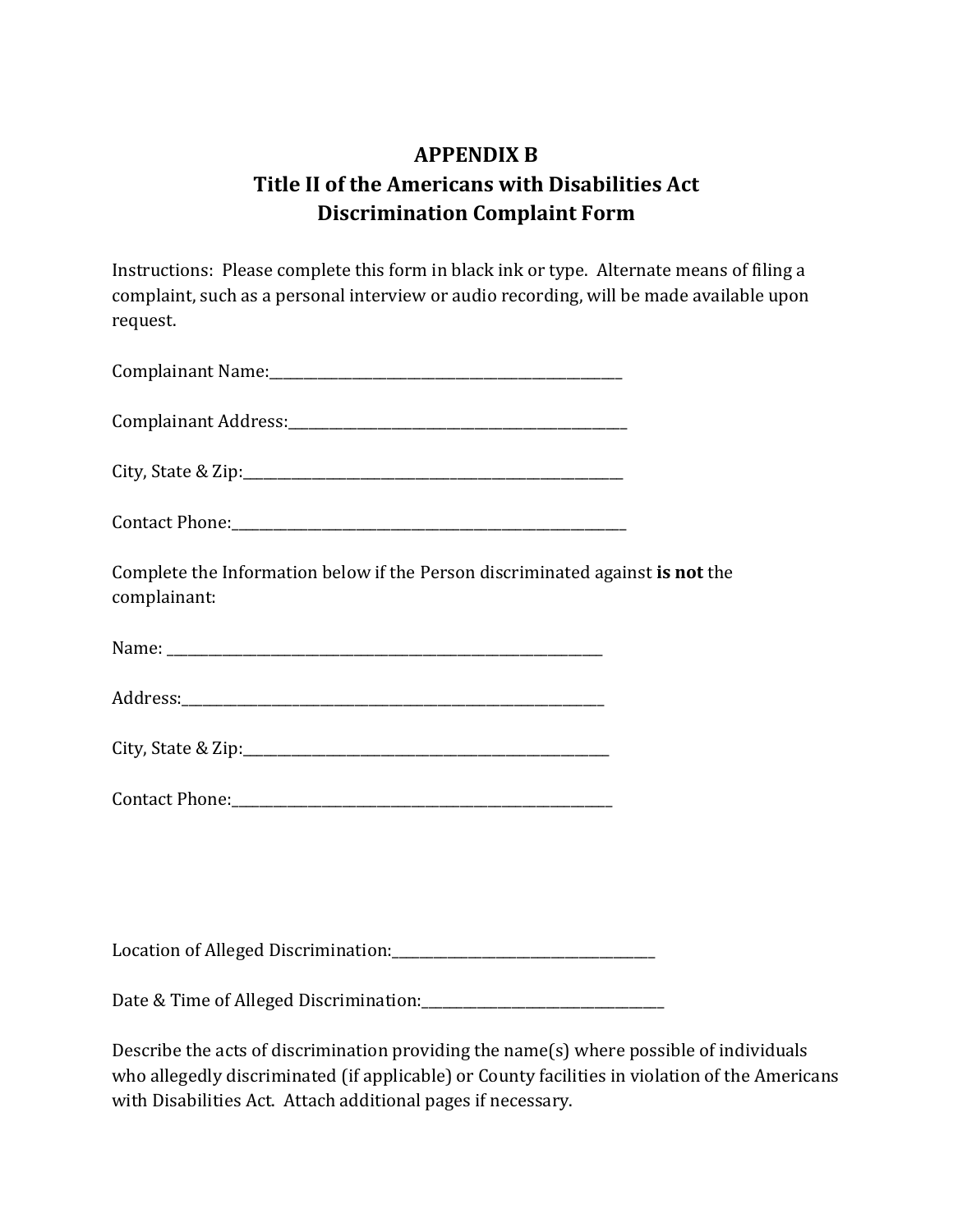What type of corrective action is Complainant seeking:

Has the complaint been filed with another bureau of the Department of Justice or any other Federal, State or local civil rights agency or court? Yes\_\_\_\_\_\_\_\_\_\_\_ No\_\_\_\_\_\_\_\_\_\_\_\_\_

If yes, with what agency or court?

Contact Person:\_\_\_\_\_\_\_\_\_\_\_\_\_\_\_\_\_\_\_\_\_\_\_\_\_\_\_\_\_\_\_\_\_\_\_\_\_\_\_\_\_\_\_\_\_\_\_\_\_\_\_\_\_

\_\_\_\_\_\_\_\_\_\_\_\_\_\_\_\_\_\_\_\_\_\_\_\_\_\_\_\_\_\_\_\_\_\_\_\_\_\_\_\_\_\_\_\_\_\_\_\_\_\_\_\_\_\_\_\_\_\_\_\_\_\_\_\_\_\_\_\_\_\_

Address:\_\_\_\_\_\_\_\_\_\_\_\_\_\_\_\_\_\_\_\_\_\_\_\_\_\_\_\_\_\_\_\_\_\_\_\_\_\_\_\_\_\_\_\_\_\_\_\_\_\_\_\_\_\_\_\_\_\_\_\_\_

City, State & Zip:\_\_\_\_\_\_\_\_\_\_\_\_\_\_\_\_\_\_\_\_\_\_\_\_\_\_\_\_\_\_\_\_\_\_\_\_\_\_\_\_\_\_\_\_\_\_\_\_\_\_\_\_\_

Contact Phone:\_\_\_\_\_\_\_\_\_\_\_\_\_\_\_\_\_\_\_\_\_\_\_\_\_\_\_\_\_\_\_\_\_\_\_\_\_\_\_\_\_\_\_\_\_\_\_\_\_\_\_\_\_\_\_